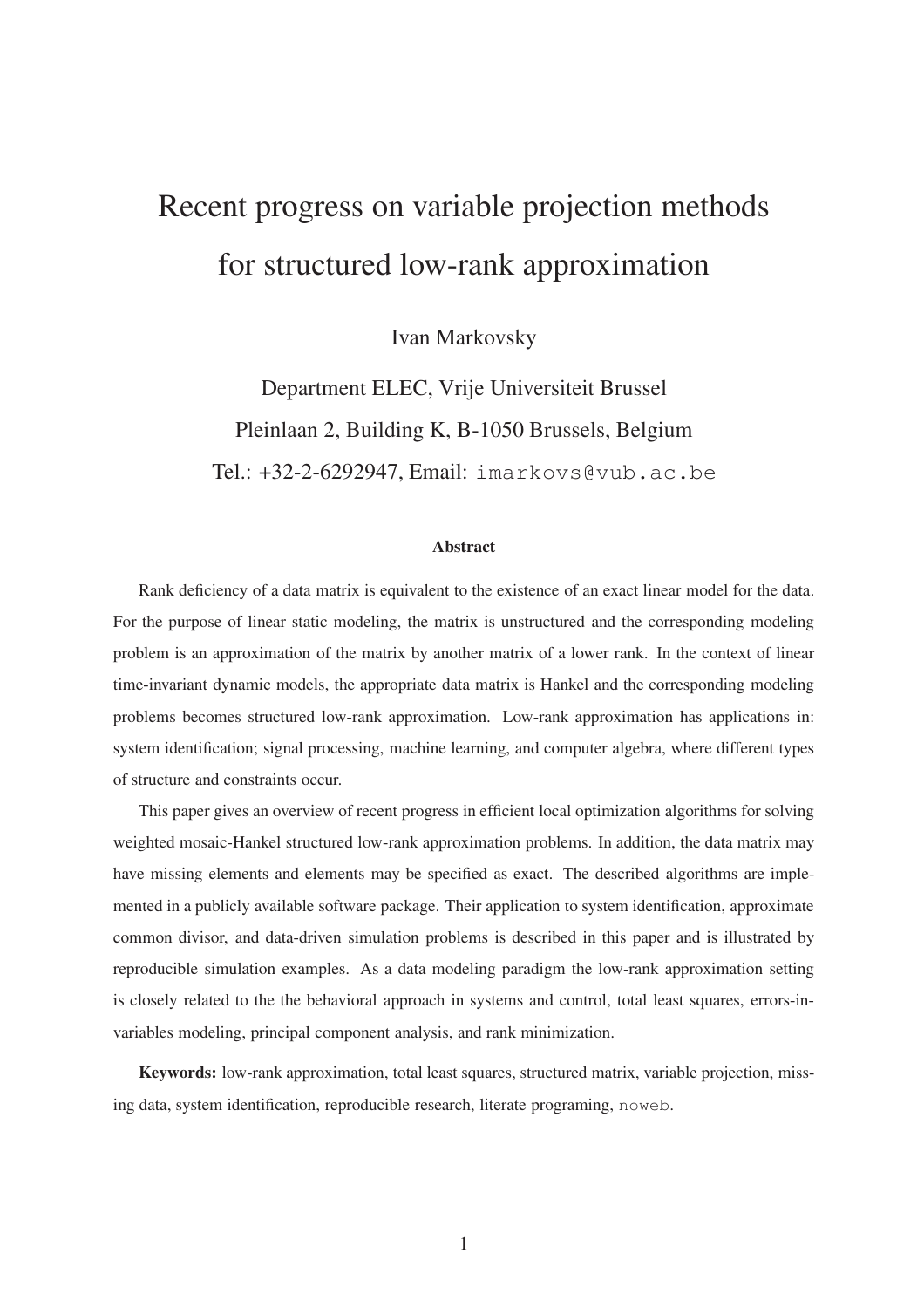### 1 Introduction

Science is aiming at discovering patterns in empirical observations. The simplest and most basic form of a pattern is the linear relation and a convenient data structure for organizing the observations is the two dimensional array of numbers—the matrix. The problem of finding linear relations among the columns or rows of a matrix is closely related to the numerical linear algebra problem of computing the rank of a matrix. Linear relations exist if and only if the matrix is "low-rank", *i.e.*, its rank is less than the smaller of its dimensions.

The problem of discovering more complicated data patterns, such as nonlinear and dynamical relations, can also be posed and solved as a rank computation problem for a matrix obtained from the data via a problem dependent transformation. We call such matrices structured. There is a direct correspondence between types of patterns considered in the applications and types of structured matrices used in the mathematical problem formulation described in this paper. Specific examples illustrating this statement are given in Section 2.

Noise in the data, however, can disguise the exact properties present (or hypothesized) in the noise-free data. This makes the estimation and approximation issues critical in real-life data modeling applications. In Section 2, we show that the problem of discovering *exact patterns* in the data is equivalent to computing the rank of a structured matrix, constructed from the data. In Section 3, we make a transition to the more realistic problem of structured low-rank approximation, where the "best" approximation of the given data by data that is consistent with the desired exact property is aimed at.

The emphasis in this paper is on applications in systems, control, and signal processing. General introduction to application of the structured low-rank approximation methods developed is given in Section 5. Details about applications in signal processing and numerical examples presented are given in Section 7. The examples include sum-of-damped exponentials modeling, using prior knowledge about pole location, data modeling with missing data, and approximate common divisor computation. An interesting application of missing data estimation, shown in Section 7.5, is data-driven simulation and control [MR08, Mar10], *i.e.*, direct computation of a signal of interest (simulated response or feed-forward control) from data without explicit model identification.

As explained in Section 4, the structured low-rank approximation setting is closely related and other data modeling approaches—structured total least-squares [GV80, MV07, MSV10], behavioral paradigm [PW98], errors-in-variables modeling [Söd07], principal component analysis [Hot33, Jol02, Jac03a], and rank minimization [LV09, Faz02]. We refer to reader to the overview papers [Sch91, MV07, Mar08] and the book [MWVD06] for extensive literature survey about these connections and bibliography. This paper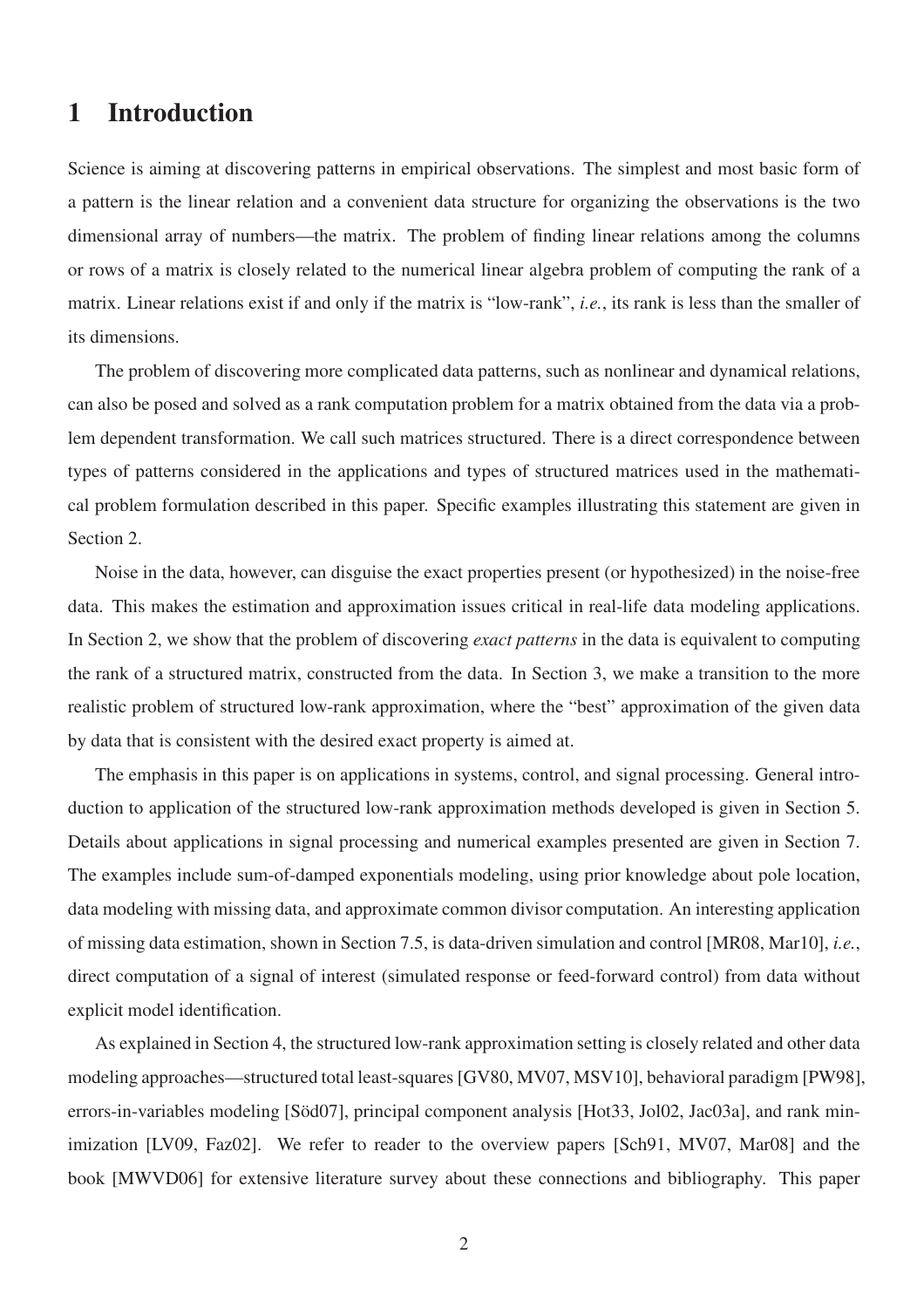is an update of [Mar08] and [MV07] with new applications, methods for missing data estimation, fast approximation of mosaic-Hankel-like matrices, and availability of robust and efficient methods implementing the theory.

### 2 Examples of properties equivalent to rank deficiency of a matrix

The general concept outlined in the introduction is illustrated and motivated in this section on five specific examples of data patterns: $<sup>1</sup>$ </sup>

- E1. *N*, *q*-dimensional vectors  $d_1, \ldots, d_N$  belong to a subspace of dimension  $m < q$ ,
- E2. *N*, 2-dimensional vectors  $d_1, \ldots, d_N$  belong to a conic section,
- E3. the scalar sequence  $(y(1),...,y(T))$  is a sum of  $n < T/2$  damped exponentials,
- E4. the *q*-dimensional vector sequence  $(w(1),...,w(T))$  is a trajectory of a bounded complexity linear time-invariant system, and
- E5. two polynomials *a* and *b* have a common divisor of degree at least  $\ell$ .

Each example is expressed as a rank constraint

$$
rank(D) \le r,\tag{1}
$$

for a suitably chosen matrix *D* and a natural number *r*. The matrix *D* is structured, *i.e.*, it is a function of the data. Its size and structure depend on the example and are specified later on. The observation that as diverse examples as E1–E5 lead to (1) motivates the statement that the low-rank property of a structured matrix constructed from the data is a general property in data modeling. Each example is next briefly discussed.

**Example E1** In the simplest example E1, *D* is the matrix of the (horizontally) stacked vectors

$$
\begin{bmatrix} d_1 & \cdots & d_N \end{bmatrix}
$$

and the upper bound *r* on the rank of *D* is equal to the subspace dimension m. Indeed, the equivalence of statement E1 and the rank condition (1) is a basic linear algebra fact. In the case of subspace fitting, the data matrix *D* is unstructured, *i.e.*, the observed variables  $d_{ij}$  enter directly as elements of the data matrix *D*. As shown next, this is not the case in the more complicated examples.

<sup>1</sup> In data modeling, a pattern of the data is called a *model* and a collection of related patterns (*e.g.*, linear, conic section, *etc*.) is called a *model class*.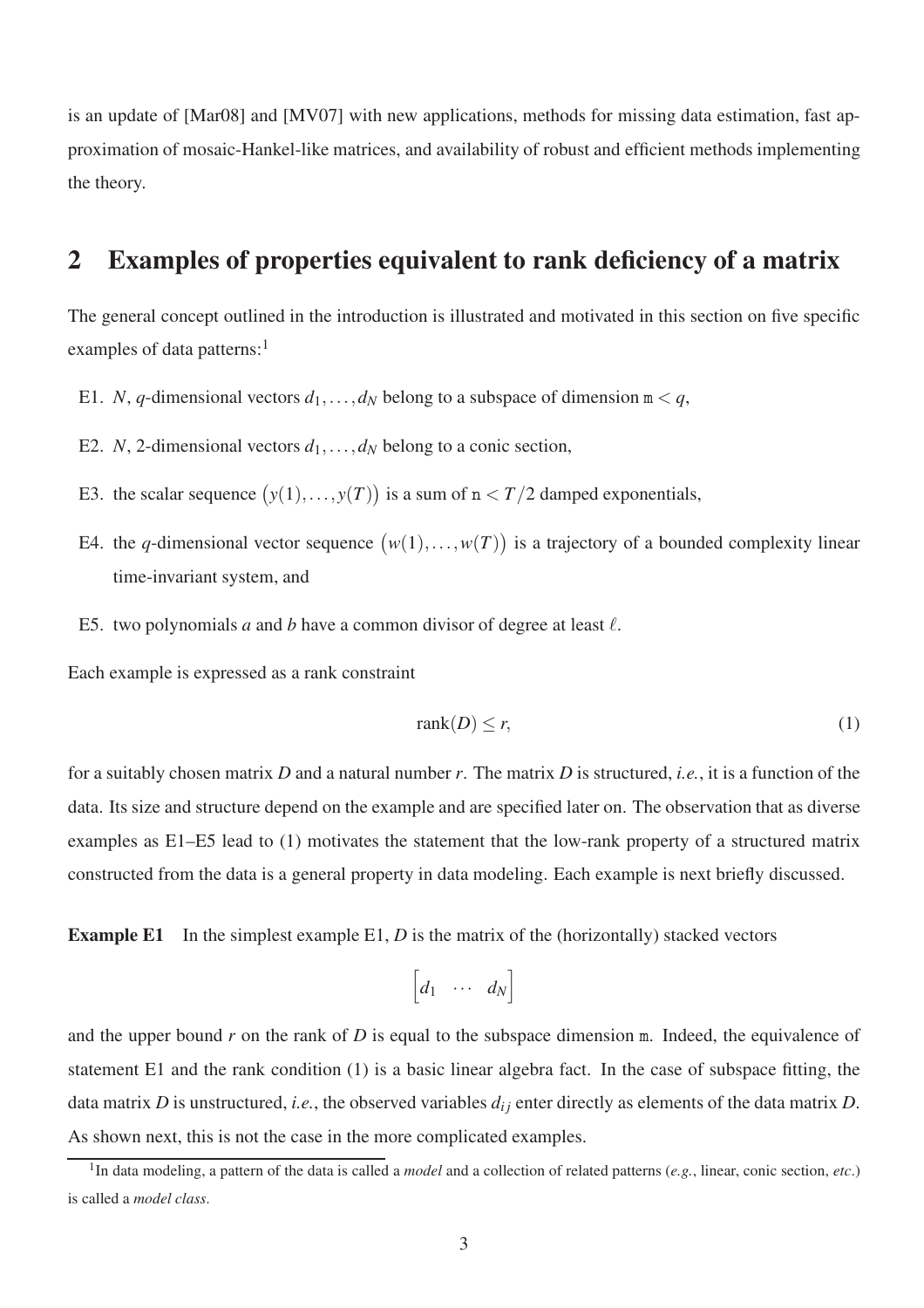Example E2 The notion of rank plays also a central role in the problem of detecting whether the points  $\{d_1,\ldots,d_N\} \subset \mathbb{R}^2$  belong to a conic section  $\mathscr{B} \subset \mathbb{R}^2$ . Although a conic section  $\mathscr{B}$  is a nonlinear curve, it is linearly parameterized

$$
\mathscr{B} = \left\{ d = \begin{bmatrix} a \\ b \end{bmatrix} \middle| \begin{bmatrix} a^2 & ab & a & b^2 & b & 1 \end{bmatrix} \theta = 0 \right\}, \quad \text{for some } \theta \neq 0,
$$

by monomials  $a^2$ ,  $ab$ ,  $a$ ,  $b^2$ ,  $b$ , and 1 of degree up to 2. We have,

$$
\{d_1,\ldots,d_N\}\subset\mathscr{B}\quad\Longleftrightarrow\quad\theta^\top D=0,
$$

where *D* is the  $6 \times N$  matrix

$$
\begin{bmatrix} a_1^2 & a_2^2 & \cdots & a_N^2 \\ a_1b_1 & a_2b_2 & \cdots & a_Nb_N \\ a_1 & a_2 & \cdots & a_N \\ b_1^2 & b_2^2 & \cdots & b_N^2 \\ b_1 & b_2 & \cdots & b_N \\ 1 & 1 & \cdots & 1 \end{bmatrix},
$$
 (2)

whose columns are nonlinear transformations of the corresponding data vectors  $d_i = \begin{bmatrix} a_i \\ b_i \end{bmatrix}$  $\begin{bmatrix} a_i \\ b_i \end{bmatrix}$ . Thus, statement E2 is equivalent to the rank condition (1) with *D* given in (2) and  $r = 5$ .

The matrix (2) is an example of a nonlinear structure. In the rest of the paper, we consider only affinely structured matrices, which allow effective solution methods (see Section 6). As illustrated by examples E3–E5, the affine structure is general enough to cover important classes of applications in systems, control, and signal processing.<sup>2</sup>

**Example E3** A sum-of-damped-exponentials sequence  $(y(1),...,y(T))$ , *i.e.*, a sequence of the form

$$
y(t) = c_1 z_1^t + \dots + c_n z_n^t
$$
, for  $t = 1, ..., T$ , (3)

where  $c_1, \ldots, c_n$  and  $z_1, \ldots, z_n$  are given complex numbers, satisfies a difference equation

$$
R_0 y(t) + R_1 y(t+1) + \dots + R_n y(t+n) = 0, \qquad \text{for} \quad t = 1, \dots, T-n,
$$
 (4)

and parameter vector

$$
R := \begin{bmatrix} R_0 & R_1 & \cdots & R_n \end{bmatrix} \neq 0
$$

 $2$ As explained in Section 3, the affine structure is still too general for development of practically efficient algorithms. The best compromise between generality and efficiency is the mosaic-Hankel-like structure.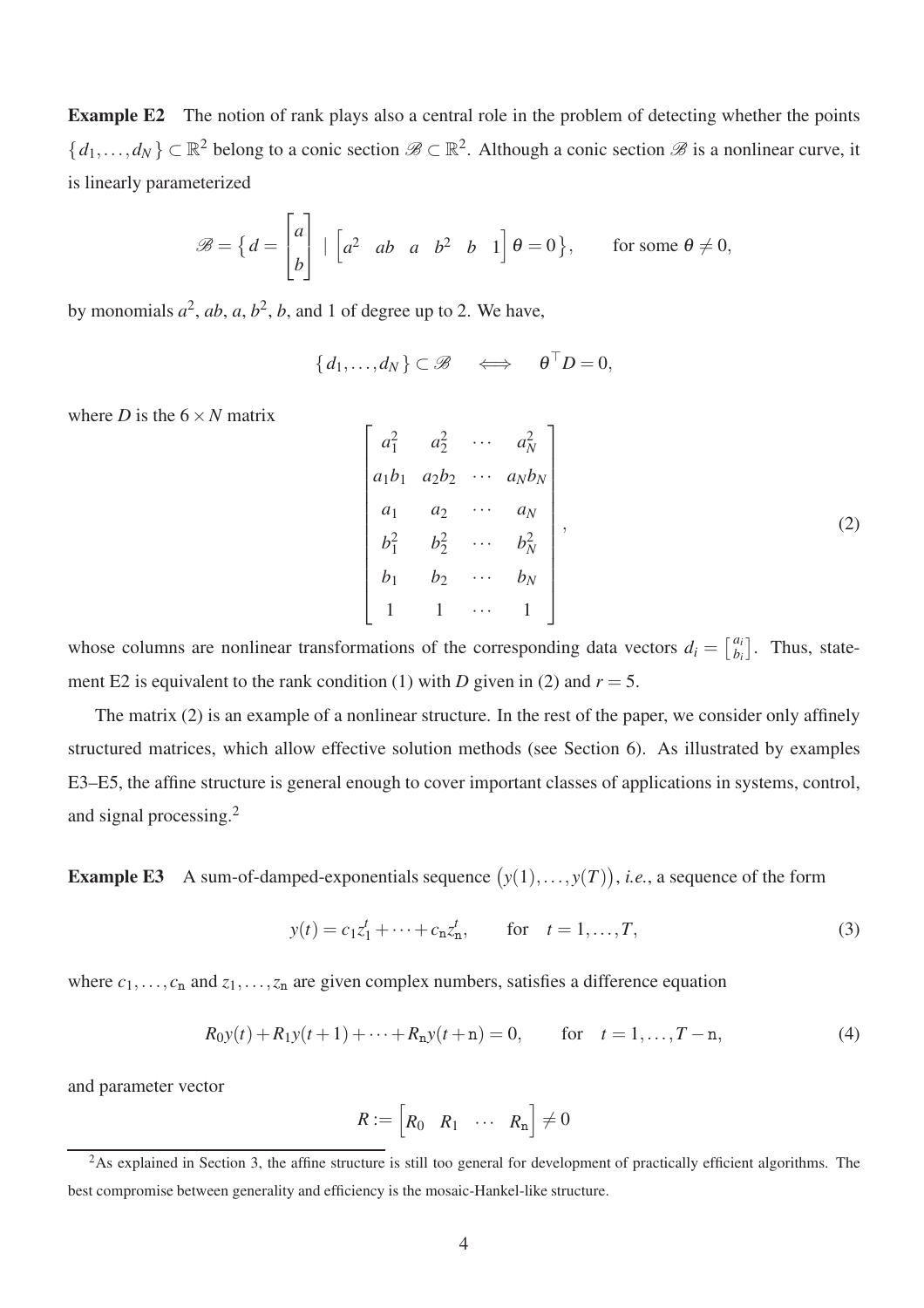The relation (4) is again linear in the parameters, so that the condition for existence of solution is a rank constraint of the type (1). The difference equation (4), however, results in a matrix equation  $RD = 0$ , with  $a(n+1) \times (T-n)$  Hankel structured matrix *D* 

$$
\mathscr{H}_{n+1,T-n}(y) := \begin{bmatrix} y(1) & y(2) & y(3) & \cdots & y(T-n) \\ y(2) & y(3) & \cdots & y(T-n+1) \\ y(3) & \cdots & & \vdots \\ \vdots & & & \vdots \\ y(n+1) & y(n+2) & \cdots & y(T) \end{bmatrix},
$$
(5)

*i.e.*, the elements on the antidiagonals of the matrix are equal to each other. The upper bound *r* on the rank of *D* is equal to the number n of damped exponentials.

Example E4 The sum-of-damped-exponentials model (3) is a special case of a linear time-invariant dynamical system. In the behavioral approach to system theory [Wil87], a dynamical system is defined as a set of trajectories. A system can be specified by different representations. For example, a linear time-invariant system can always be represented by a vector constant coefficients difference equation

$$
R_0 w(t) + R_1 w(t+1) + \dots + R_\ell w(t+\ell) = 0, \qquad \text{for} \quad t = 1, \dots, T - \ell,
$$
 (6)

where the coefficients  $R_i \in \mathbb{R}^{p \times q}$  are such that the matrix polynomial  $R(z) := \sum_{i=0}^{\ell} R_i z^i$  is full row rank. In this case, (6) is a system of p linearly independent equations.

Using the notation  $H$ , defined in (5) for scalar sequences, the difference equation (6) can be written as a matrix equation

$$
\begin{bmatrix} R_0 & R_1 & \cdots & R_n \end{bmatrix} D = 0, \quad \text{where} \quad D = \mathcal{H}_{\ell+1,T-\ell}(w).
$$

Note that, in this case, the data matrix *D* is Hankel with  $q \times 1$  block elements (a block Hankel matrix). This shows that statement E4 is also a special case of (1) for *D* block Hankel and  $r = (\ell + 1)q - p$ . The bound *r* on the rank of *D* bounds the complexity of the model.

Example E5 Finally, in the polynomial common divisor example E5, there is a relation

$$
rank(D) \le r := n_a + n_b - 2\ell + 1
$$

between the degree  $\ell$  of a common divisor of the polynomials

$$
a(z) = a_0 + a_1 z + \dots + a_{n_a} z^{n_a}
$$
 and  $b(z) = b_0 + b_1 z + \dots + b_{n_b} z^{n_b}$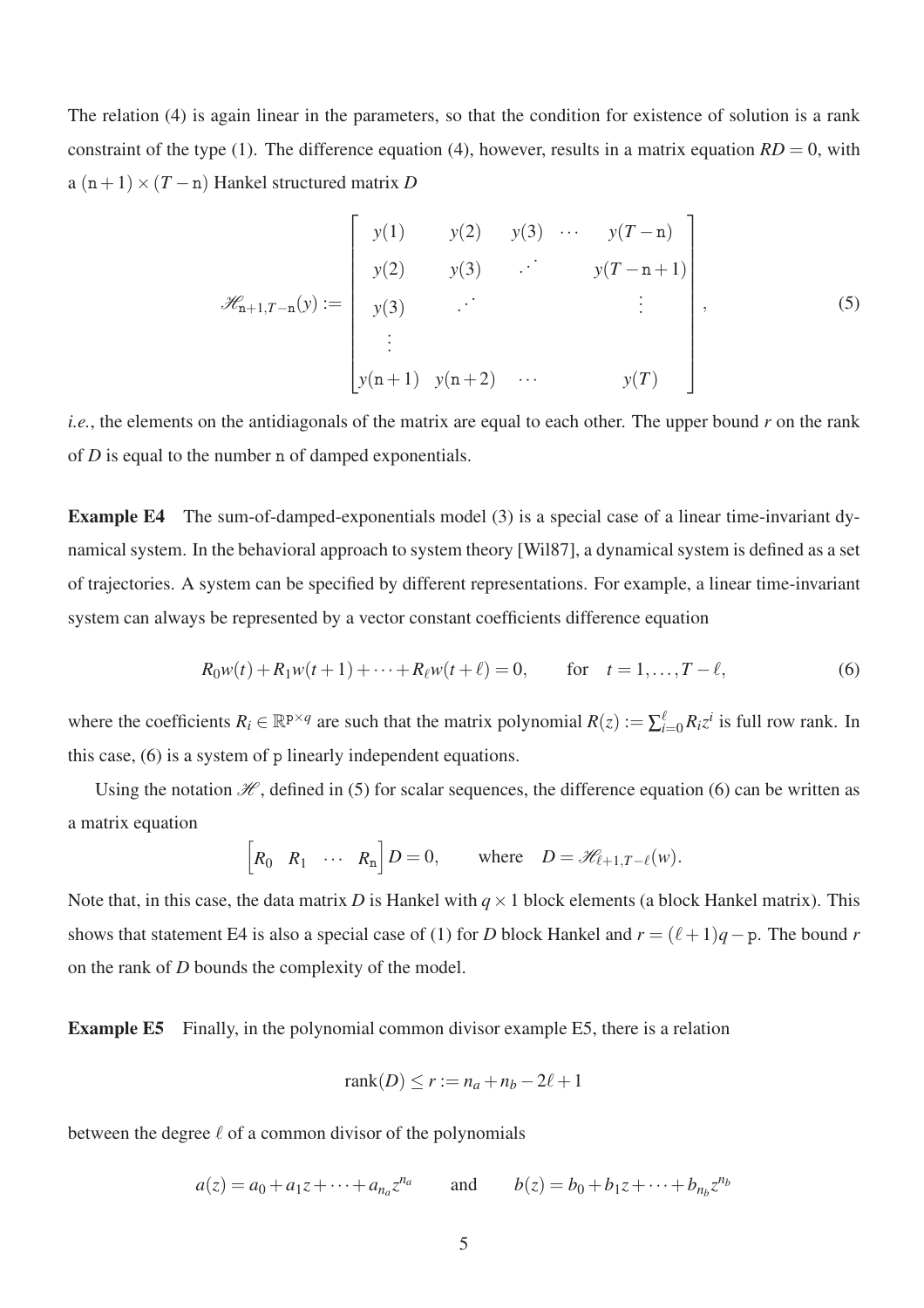and the rank of the Sylvester sub-resultant matrix [ASÅ04] of *a* and *b*:

$$
\begin{bmatrix} S_{n_b-\ell+1}(a) \\ S_{n_a-\ell+1}(b) \end{bmatrix}, \text{ where } S_k(a) := \begin{bmatrix} a_0 & a_1 & \cdots & a_{n_a} \\ & \ddots & \ddots & \ddots \\ & & a_0 & a_1 & \cdots & a_{n_a} \end{bmatrix} \in \mathbb{R}^{k \times (n_a+k)}. \tag{7}
$$

(By default, all blank entries in a matrix are zeros.) A summary of the matrices *D* and their maximum ranks r, in the subspace, conic section, sum-of-damped-exponentials, linear time-invariant dynamical system, and common divisor examples is given in Table 1.

Summary of the examples The examples have the following common feature:

### *a property of the data is equivalent to the low-rank property of a matrix constructed from the data.*

The problem of checking the presence or absence of a property of the data is then reduced to the standard numerical linear algebra problem of computing the rank of a matrix. Existing algorithms and software are, therefore, readily available for solving the original problem. Note that a range of applications are equivalent to a single abstract problem, for which robust and efficient methods and software are readily available. The key step in applying the approach sketched above and further developed in this paper is to find the relevant matrix *D* and rank constraint *r* in (1) for the data property of interest.

[Table 1 about here.]

### 3 Structured low-rank approximation

Examples E1–E5 are qualitative statements about properties of the data. In practice the data is often noise corrupted and the properties are generically not satisfied. Even for exact data, in finite precision arithmetic, the problem of computing the rank of a matrix is notoriously difficult and should be avoided.

A more general and more useful problem than the one of establishing the presence or absence of an exact property is the one of finding a quantitative measure of how far the data is from satisfying the property. One way to formalize this problem is to define a distance measure from the data to the subset of the data space where the property of interest is satisfied. As shown above, the subset of the data space for which the property is satisfied is a manifold of low-rank matrices, so that the distance computation problem is a low-rank approximation problem.

For the examples considered, the low-rank approximation problem leads to classical problems: principal component analysis [Hot33] and total least squares [GV80, MV07], in the case of E1; orthogonal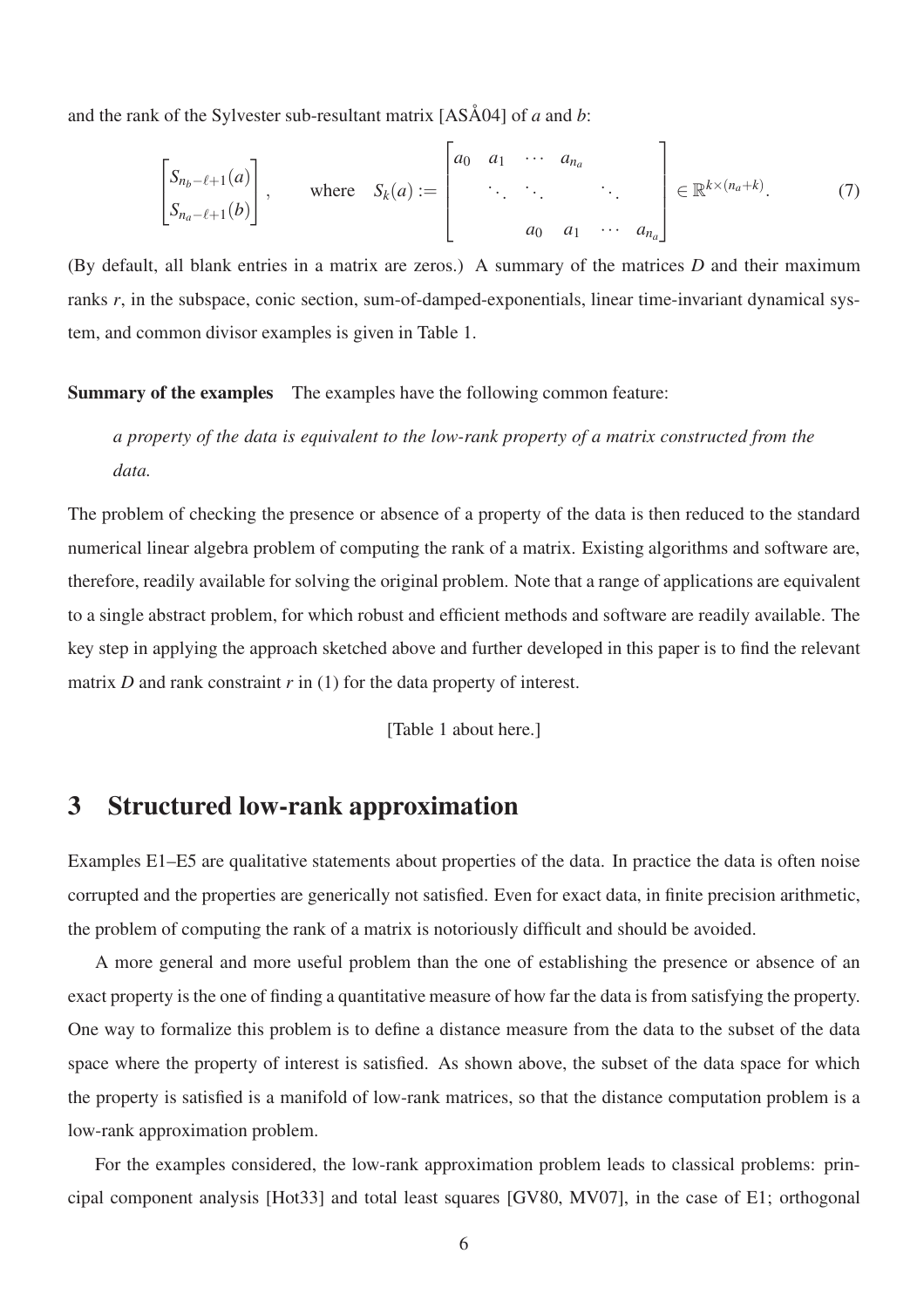regression, also called geometric fitting [GGS94, Nie01], in the case of E2; output error system identification [SS89, Lju99], in the case of E3; errors-in-variables system identification [Söd07], in the case of E4; and approximate common divisor [KL98], in the case of E5. Similarities and differences of the low-rank approximation setting to other modeling paradigms are explained in Section 4 and an overview of applications is given in Section 5. Next, we define formally the low-rank approximation problem.

The general problem considered in this paper is to find the nearest (in some specified sense) matrix  $\hat{D}$  to a given matrix *D*, where  $\hat{D}$  has rank less than or equal to a specified number *r* and the same structure as the one of *D*. A matrix structure is a class of matrices, which can be defined as the image  $\{\mathcal{S}(p) | p \in \mathbb{R}^{n_p}\}\$ of a function  $\mathscr{S} : \mathbb{R}^{n_p} \to \mathbb{R}^{m \times n}$ , *e.g.*, the affine structures

$$
\mathscr{S}(p) = \sum_{i=1}^{n_p} S_i p_i, \quad \text{where} \quad S_i \in \mathbb{R}^{m \times n}.
$$
 (8)

An example of affine matrix structure  $\mathscr{S}$  is the Hankel structure (5).<sup>3</sup> For example,  $\mathscr{H}_2(p) = \begin{bmatrix} p_1 & p_2 \\ p_2 & p_3 \end{bmatrix}$  is represented by (8) with

$$
S_0 = 0
$$
,  $S_1 = \begin{bmatrix} 1 & 0 \\ 0 & 0 \end{bmatrix}$ ,  $S_2 = \begin{bmatrix} 0 & 1 \\ 1 & 0 \end{bmatrix}$ , and  $S_3 = \begin{bmatrix} 0 & 0 \\ 0 & 1 \end{bmatrix}$ .

For a given structure  $\mathscr{S}$ , a vector  $p \in \mathbb{R}^{n_p}$ , refered to as the structure parameter vector, specifies a structured matrix  $\mathscr{S}(p)$ . The distance between matrices with the same structure is expressed equivalently as the distance between their structure parameter vectors. In what follows, we use the weighted (semi-)norm

$$
||p||_{w}^{2} := \sum_{i=1}^{n_p} w_i p_i^{2},
$$

defined by the nonnegative vector  $w = \left[\right]$  $w_1$  ···  $w_{n_p}$ i⊤ .

The structured low-rank approximation problem is defined as follows.

**Problem 1** (Structured low-rank approximation problem). Given matrix structure specification  $\mathscr{S}$ , vector of structure parameters *p*, nonnegative vector *w*, and desired rank *r*, find a structure parameter vector  $\hat{p}$ , such that the corresponding matrix  $\mathcal{S}(\hat{p})$  has rank at most *r*, and is as close as possible to *p* in the sense of the weighted semi-norm  $\|\cdot\|_w$ , *i.e.*,

minimize over 
$$
\hat{p} \in \mathbb{R}^{n_p} \quad ||p - \hat{p}||_w^2
$$
 subject to rank  $(\mathcal{S}(\hat{p})) \le r$ . (SLRA)

Without loss of generality, it is assumed that  $m \leq n$ .

 $3$ This representation of a Hankel matrix is memory and computation inefficient and is not used in practical implementations.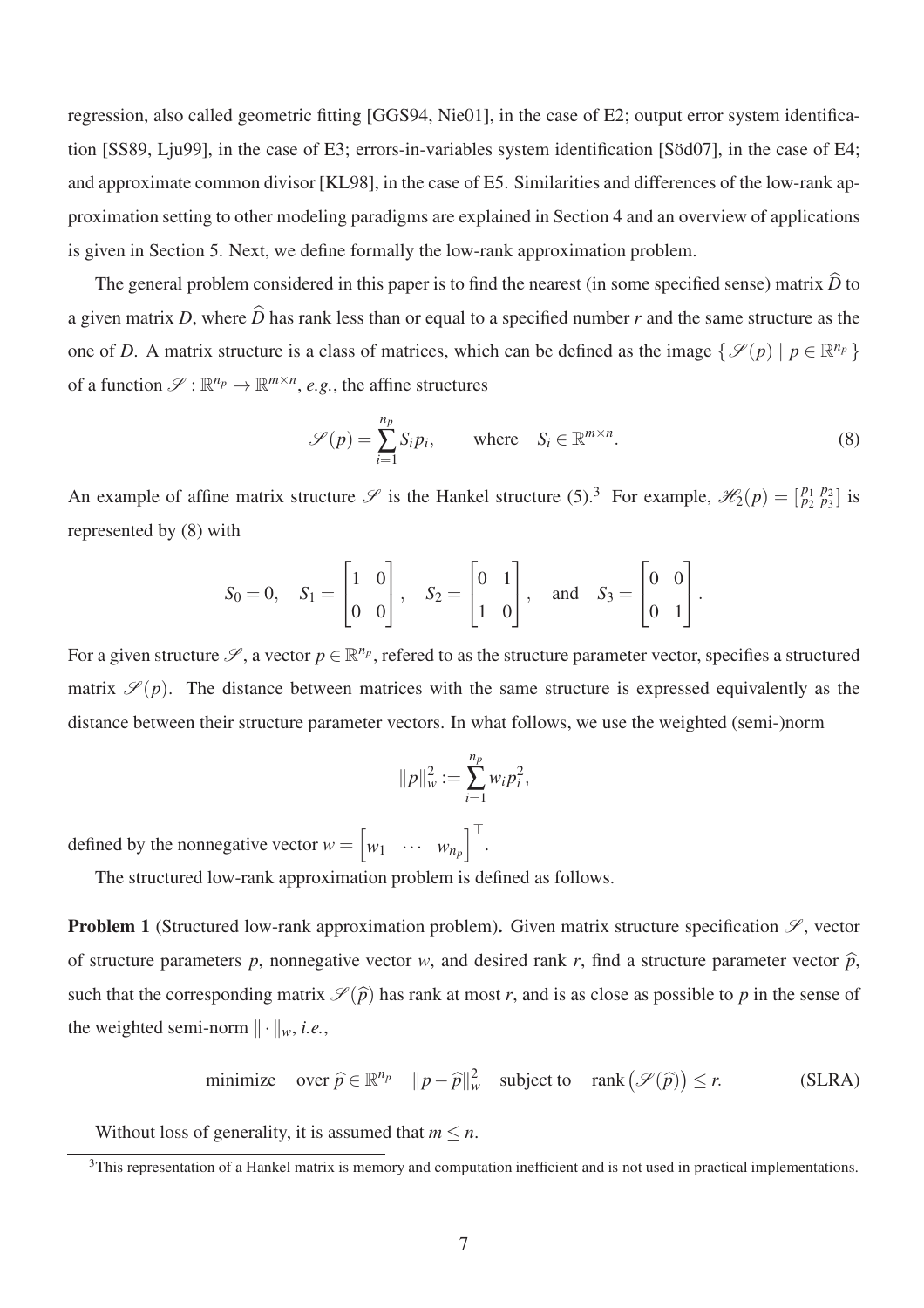A solution method for general affine structure (8) is presented in Sections 6. As illustrated by examples E3–E5, applications in signal processing, system identification, and computer algebra lead to special linearly structured low-rank approximation problems. The block-Hankel and Sylvester structure, appearing in system identification and computer algebra, are instances of a *mosaic-Hankel-like* structure [Hei95]

$$
\mathscr{S}(p) := \Phi \mathscr{H}_{m,n}(p),\tag{9}
$$

where  $\mathcal{H}_{m,n}$  is the block matrix with Hankel blocks (see (5))

$$
\mathscr{H}_{\mathbf{m},\mathbf{n}}(p) = \begin{bmatrix} \mathscr{H}_{m_1,n_1}(p^{(11)}) & \cdots & \mathscr{H}_{m_1,n_N}(p^{(1N)}) \\ \vdots & & \vdots \\ \mathscr{H}_{m_q,n_1}(p^{(q1)}) & \cdots & \mathscr{H}_{m_q,n_N}(p^{(qN)}) \end{bmatrix}, \quad \mathbf{m} := \begin{bmatrix} m_1 & \cdots & m_q \end{bmatrix} \tag{10}
$$

 $\Phi$  is a full row rank matrix, and the  $p^{(ij)}$ 's are subvectors of p. A fast algorithm for mosaic-Hankel low-rank approximation is outlined in Section A.2.

In regular problems, the weight vector *w* is positive, however, it is useful to consider also the extreme cases of infinite and zero weights in the approximation criterion, so that, in general,  $w \in [0, +\infty) \cup \{ +\infty \}.$ An infinite weight  $w_i = +\infty$  imposes the equality constraint  $\hat{p}_i = p_i$  on the optimization problem (SLRA) and a zero weight  $w_i = 0$  makes the parameter  $p_i$  irrelevant. Indeed, in case of an infinite weight  $w_i = +\infty$ , the cost function  $||p - \hat{p}||_w$  is infinite unless  $\hat{p}_i = p_i$ , so that the infinite weight specifies implicitly a hard constraint of a fixed element in the approximation vector  $\hat{p}$ .

In the case of zero weight  $w_i = 0$ , the error term  $p_i - \hat{p}_i$  is excluded from the cost function, so that  $p_i$ does not influence the solution. Parameter values corresponding to zero weights are marked with the symbol NaN (not a number) and are considered as missing values.

### 4 Related paradigms, problems, and algorithms

#### 4.1 Structured total least squares

The total least squares method is introduced by Golub and Van Loan [Gol73, GV80] as a solution technique for an overdetermined system of linear equations  $AX \approx B$ , where  $A \in \mathbb{R}^{m \times n}$  and  $B \in \mathbb{R}^{m \times (m-r)}$  are the given data and  $X \in \mathbb{R}^{n \times (m-r)}$  is unknown. The total least squares approximate solution  $\widehat{X}$  of the system  $AX \approx B$ is a minimizer of the following optimization problem

minimize over X, 
$$
\widehat{A}
$$
, and  $\widehat{B}$  ||  $\begin{bmatrix} A & B \end{bmatrix} - \begin{bmatrix} \widehat{A} & \widehat{B} \end{bmatrix}$  ||<sub>F</sub> subject to  $\widehat{A}X = \widehat{B}$ , (11)

where  $\|\cdot\|_F$  denotes the Frobenius norm.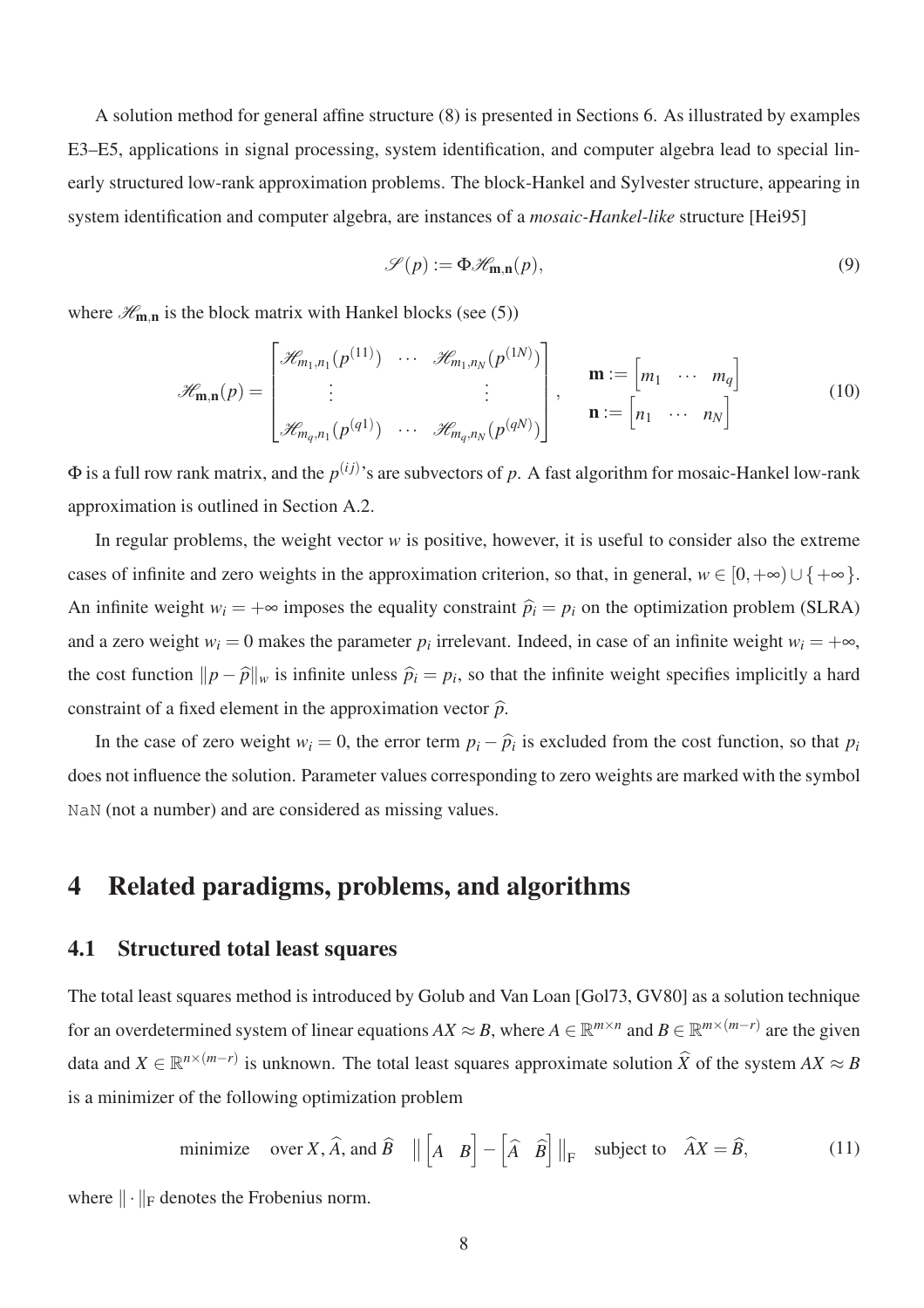With  $X \in \mathbb{R}^{r \times \bullet}$ , problem (11) is generically equivalent to approximation of the matrix  $D := \begin{bmatrix} A & B \end{bmatrix}$  by a rank *r* matrix  $\widehat{D} := \begin{bmatrix} 1 & 0 \\ 0 & 1 \end{bmatrix}$ *A*b *B*b  $\int$  in the Frobenius norm

minimize over 
$$
\widehat{D} \in \mathbb{R}^{m \times n} \quad ||D - \widehat{D}||_F^2
$$
 subject to rank $(\widehat{D}) \le r$ . (12)

While a solution to the low-rank approximation problem (12) always exists, the total least squares problem (11) may fail to have a solution. The nongeneric case of lack of total least squares solution occurs when the optimal approximating matrix  $\hat{D}$  of (12) can not be represented in the form  $\hat{A}X = \hat{B}$ .

The generalization of the total least squares problem to systems of linear equations with structured matrices *A* and *B* is called structured total least squares [DM93]. The structured total least squares problem is generically equivalent to the structured low-rank approximation problem. Many algorithms for solving structured total least squares approximation are proposed in the literature [AMH91, RPG96, LMV00, MLV00, MVP05] . The variable projection-like method presented in Section 6 is related to the structured total least squares algorithm of [MVP05].

#### 4.2 Behavioral paradigm

The system of equations  $\hat{A}X \approx \hat{B}$  implies a functional relation among the variables  $\hat{A}$  to  $\hat{B}$  ( $\hat{B}$  is a function of  $\widehat{A}$ ). In system theory and signal processing, such a relation defines what is called an input-output representation of a model. The rank constraint in (12) does not impose an a priori fixed functional relation or input-output partition on the variables of the matrix  $\hat{D}$ , however, the rank deficiency of  $\hat{D}$  implies that such relations exist. They can be inferred from  $\hat{D}$  *after* the approximation problem is solved. The representation-free approach to data modeling is known in the systems and control literature as the behavioral paradigm [Wil87, Wil07].

#### *(SLRA) is a computational method for data modeling in the behavioral setting.*

Related methods for system identification in the behavioral setting are developed by Roorda and Heij [RH95, Roo95]. From a system theoretic point of view, the inner minimization (16) of Hankel structured low-rank approximation problem is a Kalman smoothing problem [MD05]. This link allows alternative methods for fast cost function and derivatives evaluation.

#### 4.3 Errors-in-variables model

In the classical regression model, an input-output partitioning of the variables is imposed and the input variables (regressors) are assumed to be noise free. This setup is inadequate for applications where all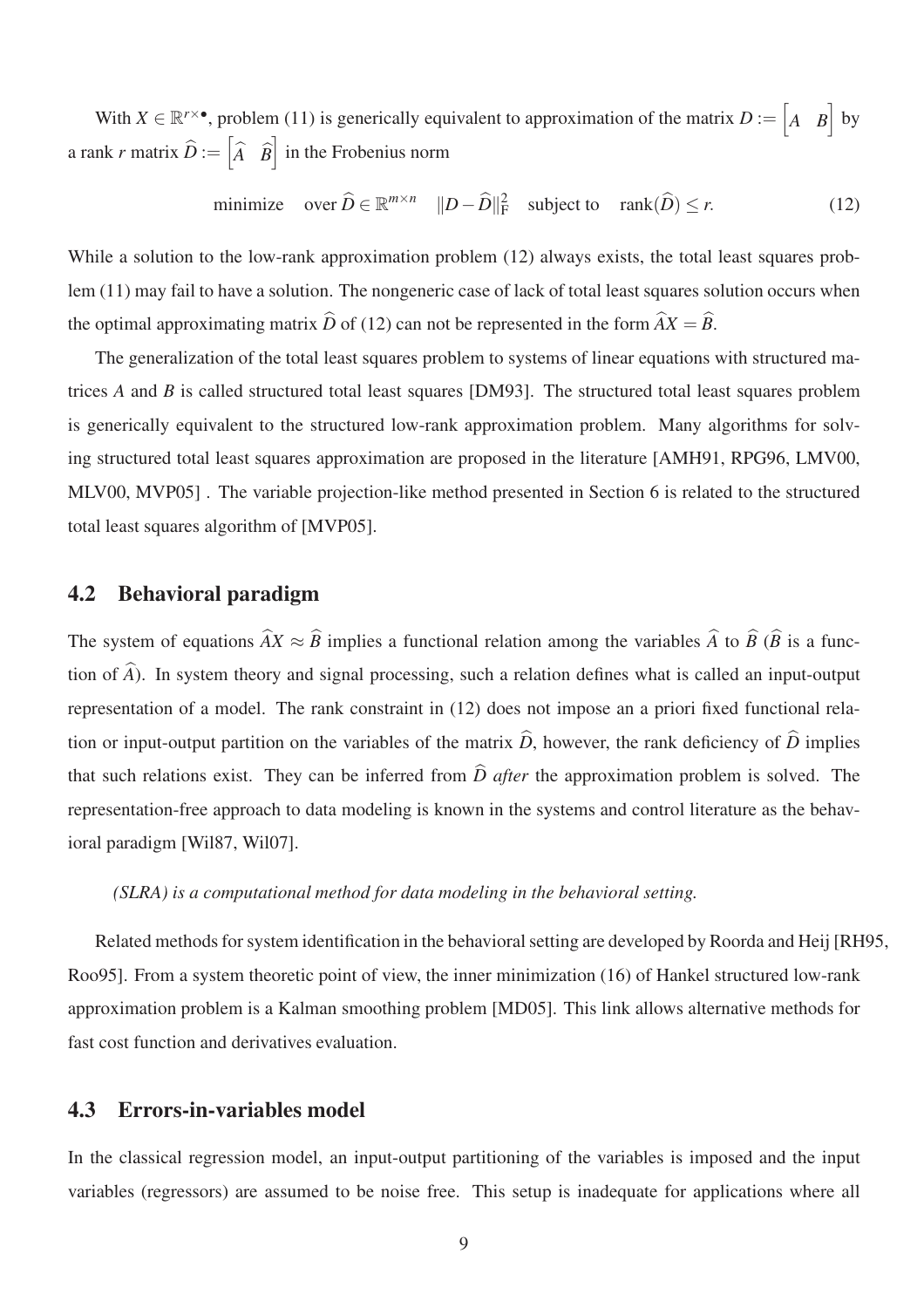variables are obtained through measurements and should be treated on an equal footing. The relevant statistical setup in this case is the errors-in-variables model [Söd07]

$$
d_i = \bar{d}_i + \widetilde{d}_i, \quad \text{for} \quad i = 1, \dots, N,
$$

where  $d_i$  is the vector of measured variables,  $\bar{d}_i$  is its true value, and  $\tilde{d}_i$  is the measurement noise. Lowrank approximation problem is a maximum likelihood estimator in the errors-in-variables setup, under the assumption that the measurement noise is zero mean, normally distributed, with covariance matrix known up to a scaling factor [Mar08]. Therefore, low-rank approximation yields a statistically optimal estimator in the errors-in-variables setting. Conversely, the errors-in-variables setting provides the relevant testbed for the methods developed in this paper.

#### 4.4 Principal component analysis

The principal component analysis method [Pea01, Jol02, Jac03b] is defined as follows: given a set of vectors

$$
\mathscr{D} = \{d_1, \ldots, d_N\} \subset \mathbb{R}^q,
$$

drawn from a zero mean distribution, find a subspace  $\mathcal{B} = \text{ker}(R)$  of dimension *r*, which maximizes the empirical variance of the projected data on the subspace. The problem is equivalent to approximation of the data matrix

$$
D=\begin{bmatrix} d_1 & \cdots & d_N \end{bmatrix}.
$$

by a rank *r* matrix.

*Principal component analysis gives a statistical interpretation of the deterministic low-rank approximation problem.*

#### 4.5 Rank minimization

In the low-rank approximation problem, the fitting error  $||p - \hat{p}||_w$  is minimized subject to a hard constraint on the rank of the approximating matrix  $\mathcal{S}(\hat{p})$ . In the related structured rank minimization problem [LV09, Faz02]

minimize over 
$$
\hat{p}
$$
 rank  $(\mathcal{S}(\hat{p}))$  subject to  $||p - \hat{p}||_w \le e$ ,

the rank of  $\mathscr{S}(\hat{p})$  is minimized subject to a hard constraint on the fitting error. Both problems are NP-hard and are equivalent in the sense that a method for solving one of them can be used for solving the other.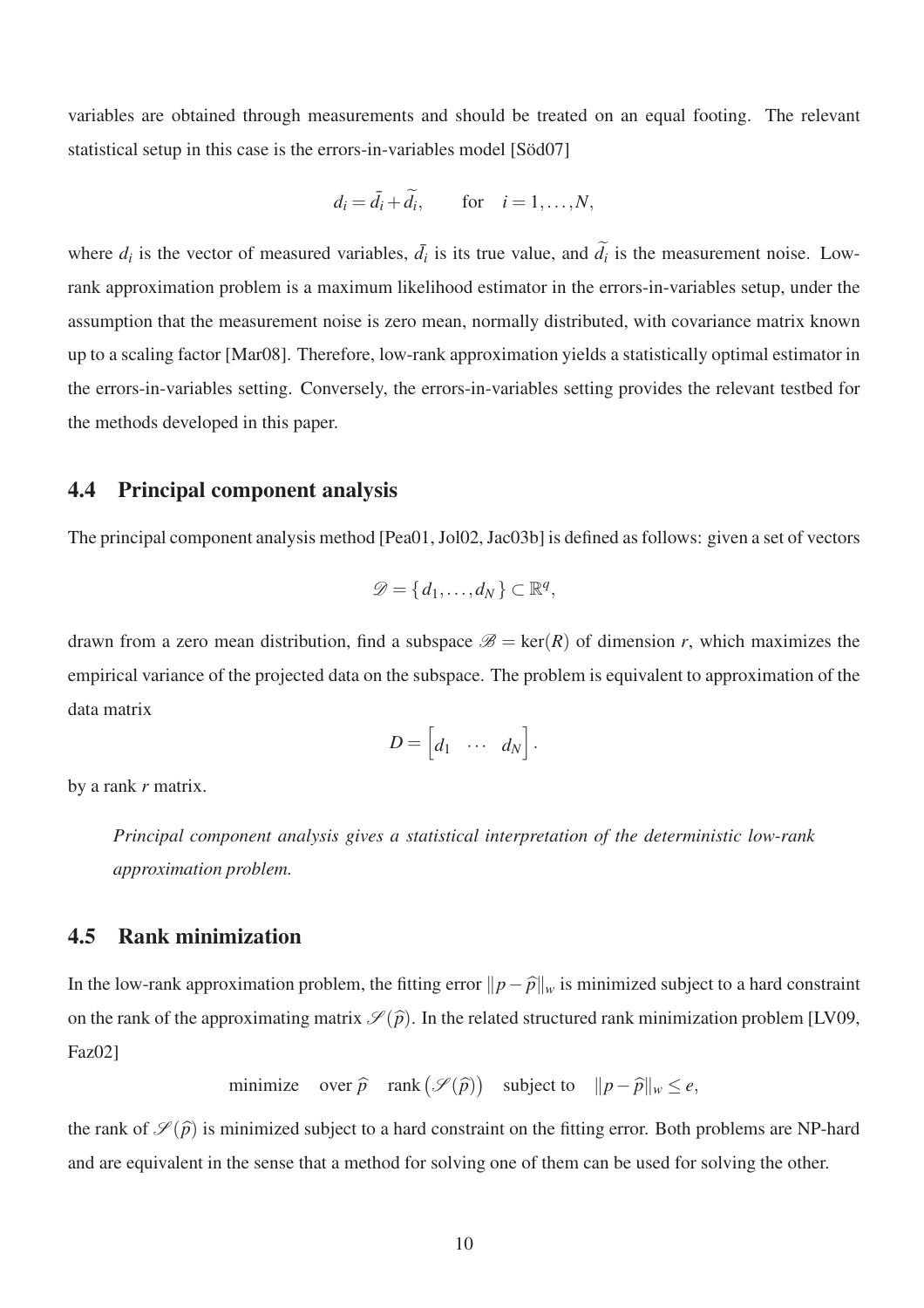More generally, one can consider the bi-objective problem

minimize over 
$$
\hat{p}
$$
  $\begin{bmatrix} ||p-\hat{p}||_w \\ \text{rank}(\mathscr{S}(\hat{p})) \end{bmatrix}$ .

Then, the rank minimization and low-rank approximation problems can be viewed as ways of scalarizing the bi-objective problem. Another scalarization of the bi-objective problem is the regularized problem

minimize over 
$$
\hat{p} \quad ||p - \hat{p}||_w + \gamma \text{ rank } (\mathcal{S}(\hat{p})).
$$

The solutions of all three problems above trace the same Pareto optimal curve when the corresponding hyper parameters—*r*, in the low-rank approximation problem, *e* in the rank minimization problem, and  $\gamma$  in the regularized problem—are varied.

Suboptimal solutions to these NP-hard problems can be computed by relaxing them to convex optimization problems. A popular convex relaxation of the rank constraint is the nuclear norm, defined as the sum of the singular values. An upper bound on the nuclear norm can be expressed as a linear matrix inequality, so that the relaxed problems are semi-definite programming problems. Consequently, they can be solved by readily available algorithms and software.

#### 4.6 Other related problems

A subarea of low-rank approximation that is not covered in this overview is *tensors low-rank approximation* [WVB10, LV00]. Tensor methods are used in higher order statistical signal processing problems, such as independent component analysis, and multidimensional signal processing, such as spatio-temporal modeling and video processing, to name a few. Other areas of research on low-rank approximation that we do not cover are nonnegative low-rank approximation and matrix completion [Mar11]. Nonnegative constraints appear, for example, in chemometrics, image, and text processing  $[BBL<sup>+</sup>07]$ . These constraints are imposed in solution methods by a rank revealing factorization with nonnegative factors. In addition, upper bounds on the elements are imposed in the method of [KIP12].

### 5 Applications

Many data-driven modeling problems in systems and control, signal processing, and machine learning as well as problems in computer algebra (see Figure 1) can be posed as a structured low-rank approximation problem (SLRA) for suitably defined structure  $\mathscr{S}$ , weight vector *w*, and rank constraint *r*. As illustrated by examples E1–E5, there is a correspondence between the matrix structure  $\mathscr S$  of the low-rank approximation problem (SLRA) and the model class in the data modeling problems (see Table 2).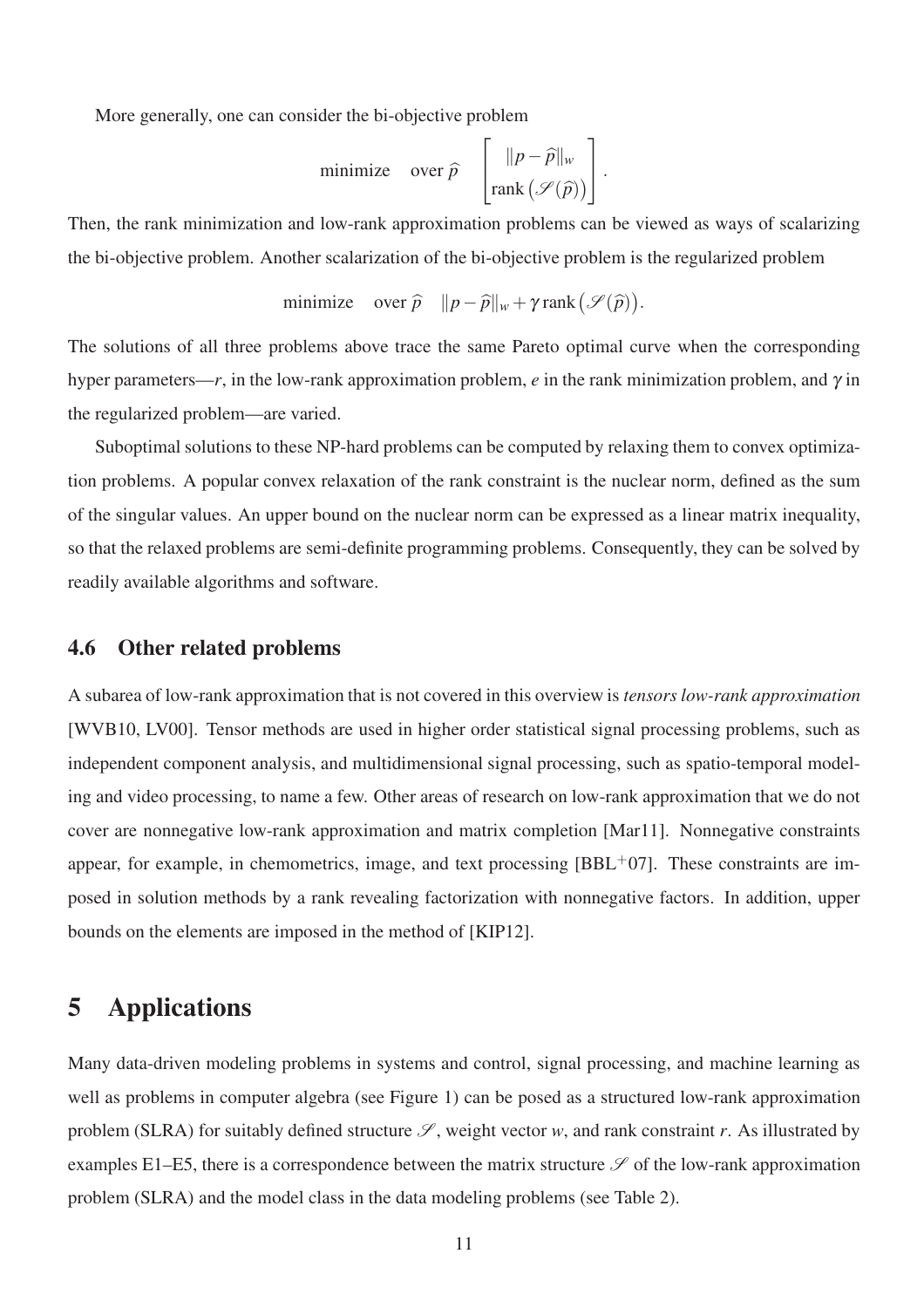#### [Figure 1 about here.]

#### [Table 2 about here.]

Advantages of reformulating problems as the structured low-rank approximation problem (SLRA) are: 1) links among seemingly unrelated problems are established, 2) generic methods, algorithms, and software can be reused in different application domains. In order to justify this claim, we apply the generic software for solving (SLRA), described in Section 6, to three vastly different applications: system identification, data-driven simulation, and computation of an approximate common divisor of three polynomials.

In system theory, it is well known that there is a connection between model reduction and system identification. At the heart of both problems is the fact (illustrated by example E3) that a time series is a trajectory of a linear time-invariant system of bounded complexity if and only if a Hankel matrix constructed from the time-series is rank deficient. Also, there are known connections among signal processing methods, such as forward-backward linear prediction [KT82, TS93, AG07] and harmonic retrieval [SM05], on one hand, and system identification methods, such as the prediction error methods [Lju99], on the other hand.

Cross-disciplinary links among computer algebra, machine learning and system theory however are less explored. The low-rank approximation setting offers a platform for establishing such links on a global scale. Indeed, formulating a new problem as a low-rank approximation problem with a specific structure relates this problem to all problems that are known to be equivalent to low-rank approximation with the same type of structured matrix.

Another advantage of formulating a problem as the structured low-rank approximation problem (SLRA) is that a range of different solution methods becomes readily available for that problem. The main types of methods, with a few representatives for each type, are:

- global solution methods (see [UM12, Section 3]),
	- semi-definite programming relaxations of rational function minimization [JdK06],
	- methods based on solving systems of polynomial equations [Ste04];
- local optimization methods,
	- variable projection [MVP05],
	- alternating projections [WAH<sup>+97]</sup>; and
- heuristics based on convex relaxations,
	- multistage methods [VD96],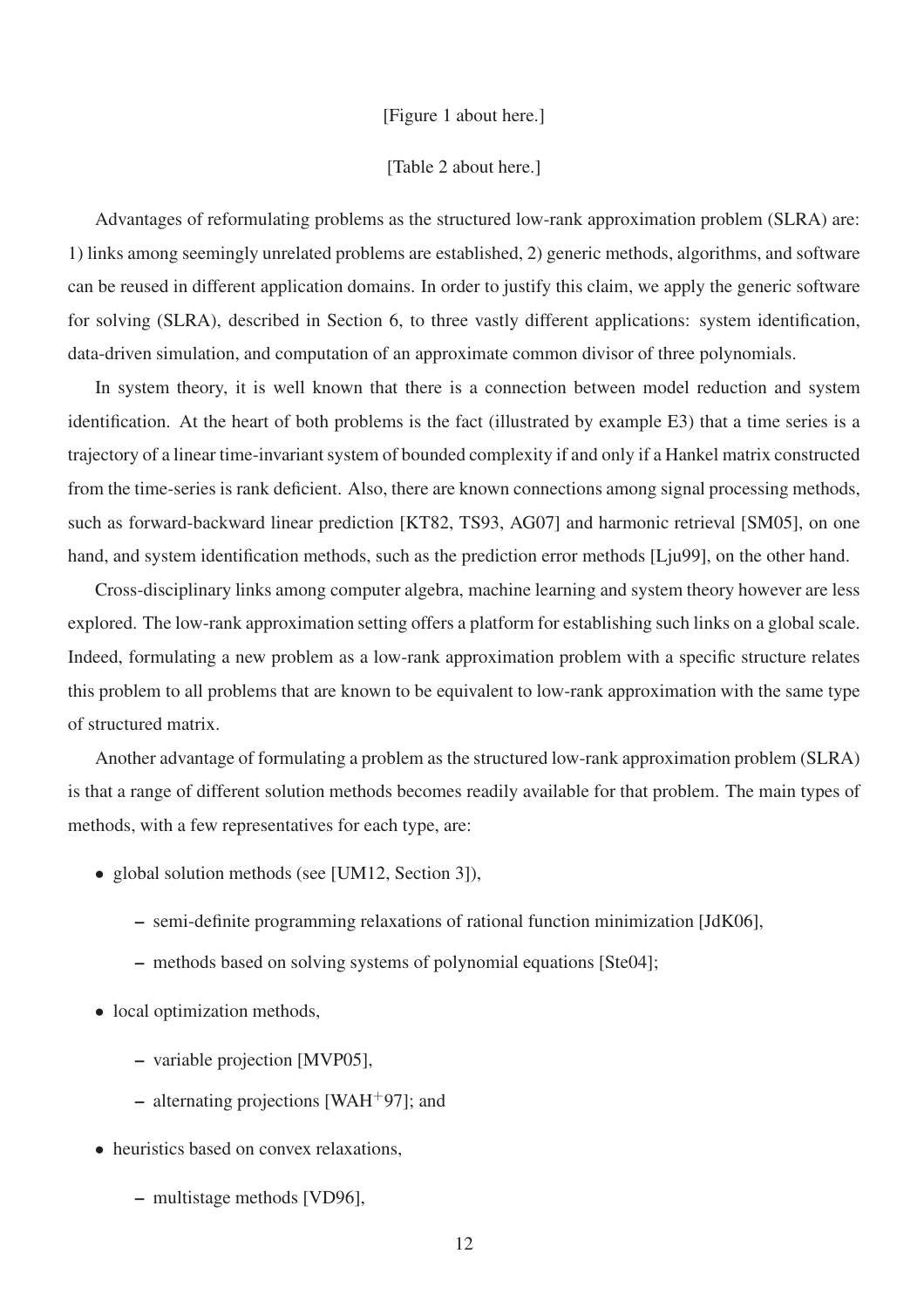– nuclear norm heuristic [Faz02].

The methods have different properties, which may be advantages or disadvantages in different applications. Multistage methods are, in general, faster but less accurate than the optimization based methods. Local optimization methods require initial approximations. The solution obtained and the amount of computations may be affected strongly by the bad initialization. Global optimization methods are currently impractical for realistic signal processing applications (*e.g.*, large data sets or real-time applications), where the required computational effort is an important consideration.

In our experience the most promising approach for batch model identification is local optimization using an approach similar to the variable projection principle [GP03]. This approach is very effective in data modeling problems where the model complexity (number of inputs and lag or order of the system) is much smaller than the amount of data. This is a typical situation in control and signal processing. The method described in the following section is of the variable projection family and is therefore intended for data approximation by low-complexity models. In Section 7, we show numerical examples with a publicly available software implementation of the method.

# 6 Variable projection-type algorithms for structured low-rank approximation

The rank constraint in (SLRA) can be expressed as a condition that the dimension of the left kernel of  $\mathcal{S}(\hat{p})$ is at least *m*−*r*

$$
\text{rank}\left(\mathcal{S}(\hat{p})\right) \le r \quad \Longleftrightarrow \quad \text{there is a full row rank matrix } R \in \mathbb{R}^{(m-r)\times m}, \quad (\text{rank}_R)
$$
\n
$$
\text{such that } R\mathcal{S}(\hat{p}) = 0.
$$

Using  $(rank_R)$ ,  $(SLRA)$  is rewritten in the following equivalent form

minimize over 
$$
\hat{p} \in \mathbb{R}^{n_p}
$$
 and  $R \in \mathbb{R}^{(m-r)\times m}$   $||p-\hat{p}||_w^2$   
\nsubject to  $R\mathscr{S}(\hat{p}) = 0$  and R is full row rank. (13)

Problem (13) is a nonlinear least squares problem, which, in general, admits no analytic solution. However, the variable  $\hat{p}$  can be eliminated by representing (13) as a double minimization problem:

minimize over full row rank 
$$
R \in \mathbb{R}^{(m-r)\times m}
$$
  $M(R)$ , (14)

where

$$
M(R) := \min_{\widehat{p}} \|p - \widehat{p}\|_{w}^{2} \quad \text{subject to} \quad R\mathscr{S}(\widehat{p}) = 0. \tag{15}
$$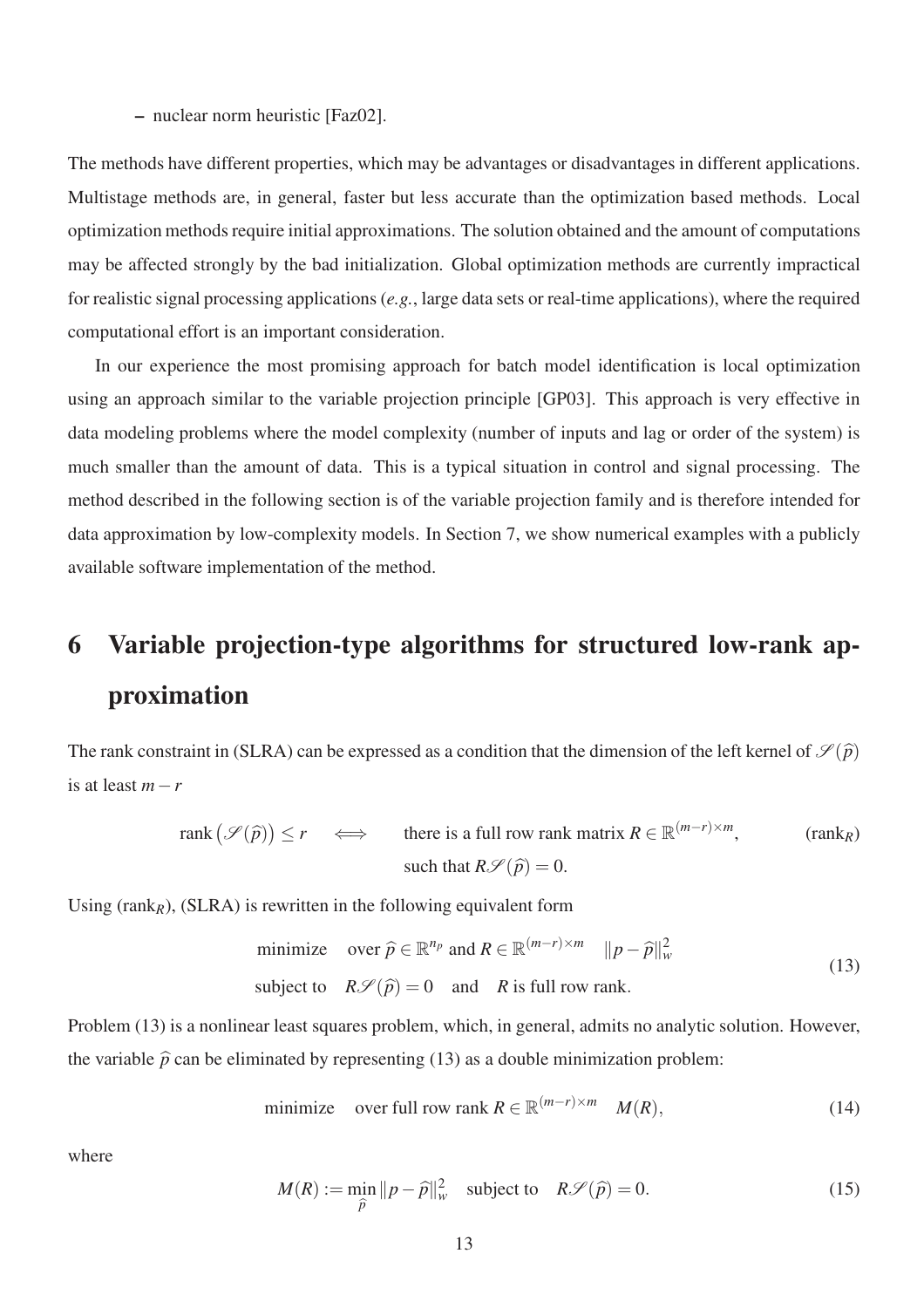The computation of  $M(R)$  for given R is refered to as the *l*inner minimization/ problem and the minimization (14) of the function *M* over *R* is referred to as /outer minimization/ problem.

As shown in Section  $(A,1)$ , the inner minimization problem  $(15)$  is a linear least squares problem

$$
M(R) = \min_{\widehat{p}} ||\operatorname{diag}(\sqrt{w})(p - \widehat{p})||_2^2 \quad \text{subject to} \quad G(R)(\widehat{p} - p) = \text{vec}(R\mathcal{S}(p)), \tag{16}
$$

where

$$
G(R) := \begin{bmatrix} \text{vec}(RS_1) & \cdots & \text{vec}(RS_{n_p}) \end{bmatrix} \in \mathbb{R}^{(m-r)n \times n_p}.
$$

Here vec is the column-wise vectorization operator: for an  $m \times n$  matrix  $A = \begin{bmatrix} a & b \\ c & d \end{bmatrix}$  $a_1 \cdots a_n$  $\Big]$ , vec $(A)$  is the *mn* vector  $\begin{bmatrix} a_1^\top & \cdots & a_n^\top \end{bmatrix}$  $\int_{0}^{\top}$ . Problem (16) admits an analytic solution, though special care is needed for fixed values ( $w_i = +\infty$ ) and missing values ( $w_i = 0$ ), see Section A.1. Furthermore, in Section A.2, it is shown that fast evaluation of *M* can be performed for mosaic-Hankel-like structured matrices (9).

The main advantage in the reformulation of (13) as (14) is the elimination of the optimization variable  $\hat{p}$ . Indeed, (14) has less optimization variables than (13) — *m*(*m*−*r*) versus *n<sub>p</sub>*+*m*(*m*−*r*)). In applications of modeling data by a low-complexity model,  $\hat{p}$  is high dimensional and *R* is small dimensional. Therefore, the elimination of the  $\hat{p}$  leads to a big reduction in the number of the optimization variables.

The approach, described above, for solving (13) is similar to the variable projection method [GP03] for solution of separable unconstrained non-linear least squares problems

minimize over x and 
$$
\theta
$$
  $||A(\theta)x - b||_2^2$ , (17)

where matrix valued function *A* and the vector *y* are the given data and the vector *x* is the to be found parameter. The low-rank approximation problem (13), however, is different from the nonlinear least squares problem (17). Instead of the explicit function  $\hat{b} = A(\theta)x$ , where *x* is unconstrained, an implicit relation  $R\mathscr{S}(\hat{p}) = 0$  is considered, where the variable *R* is constrained to have full row rank. This fact requires new type of algorithms where the nonlinear least squares problem is an optimization problem on a Grassmann manifold, see [AMS08, AMSD02, MMH03, BA11].

In (14), the cost function *M* is minimized over the set of full row rank matrices  $R \in \mathbb{R}^{(m-r)\times m}$ . It can be seen from the definition (15) of  $M(R)$  that the cost function depends only on the space spanned by the rows of *R*:

rows of *R'* and *R''* span the same subspace  $\implies$   $M(R') = M(R'')$ .

Therefore, (14) is a minimization problem on the Grassmann manifold  $Gr(m-r,m)$  of all  $(m-r)$ -dimensional subspaces of  $\mathbb{R}^m$ . In order to find a minimum of *M*, the search space in (14) can be replaced by a set of matrices  $R \in \mathbb{R}^{(m-r)\times m}$  that represent all subspaces from Gr( $m-r,m$ ), *e.g.*, matrices satisfying the constraint

$$
RR^{\perp} = I_{m-r}.\tag{18}
$$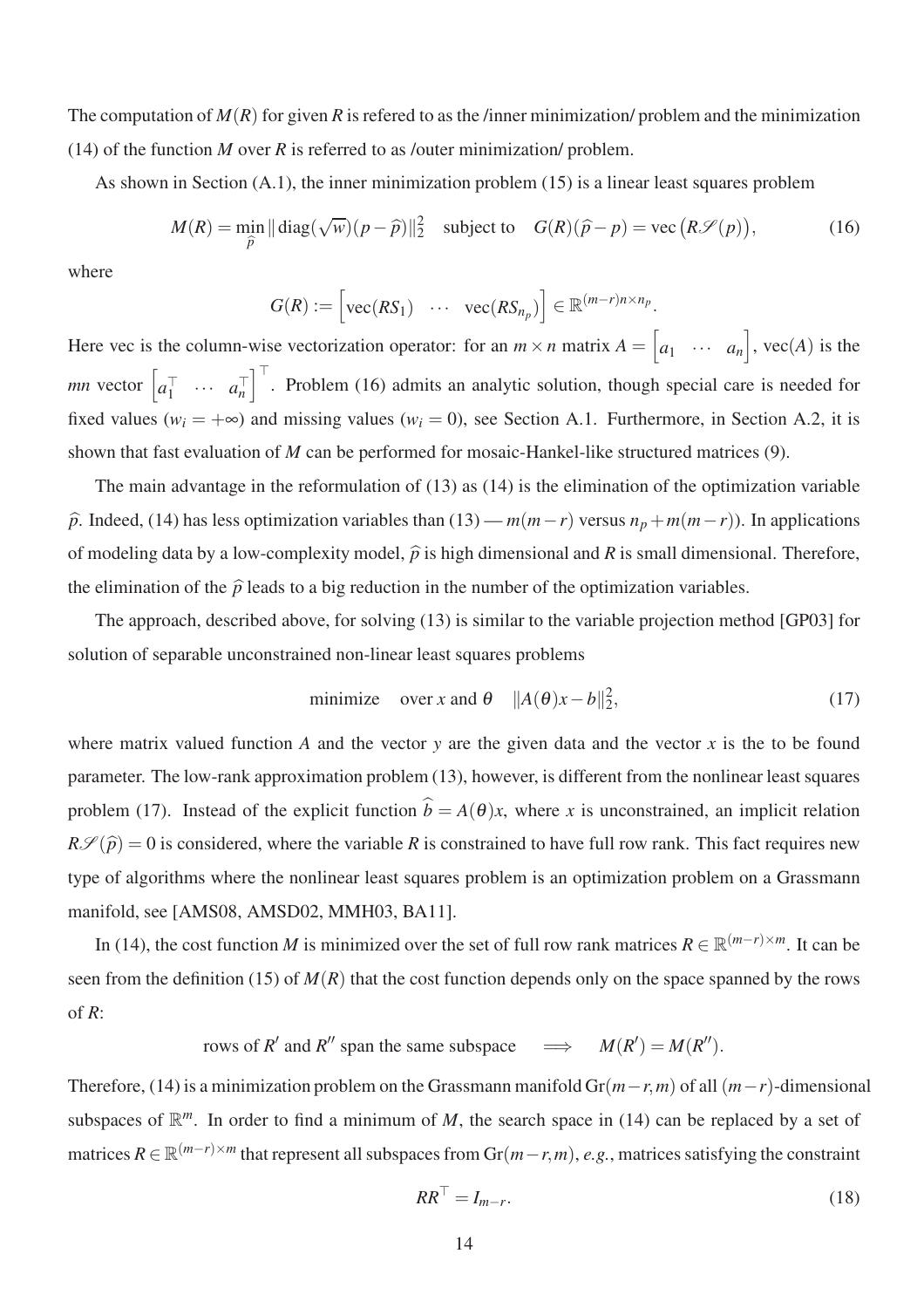In the software package of [MU13a], problem (SLRA) is solved numerically by a function with interface

$$
[ph, info] = slra(p, s, r, opt)
$$

The input arguments  $p$ ,  $s$ , and  $r$  correspond to the vector of the structure parameters  $p$ , the structure specification  $\mathscr{S}$ , and the bound *r* on the rank of the approximating matrix, respectively. The output argument ph is a locally optimal solution  $\hat{p}$  of (SLRA). The argument s is a structure with fields m, n, phi, and w. The fields m and n are the vectors **m** and **n** that specify the mosaic-Hankel matrix (10), and phi is the  $\Phi$  matrix (default value *I*). The vector w is the weight vector  $w \in \mathbb{R}^{n_p}$  (default value is vector of all ones).

The arguments opt and  $\pm$ nfo contain input options and output information for the optimization solver, respectively. For example, the optional field  $opt$ . Rini is used as an initial approximation for the optimization method. The minimizer  $\hat{R}$  of (16) is provided in the field info.Rh.

In the software package, problem (14) is solved by local minimization over parameters  $\theta \in \mathbb{R}^{n_{\theta}}$ , such that  $R = \mathcal{R}(\theta)$ 

minimize over 
$$
\theta \in \mathbb{R}^{n_{\theta}}
$$
  $M(\mathcal{R}(\theta))$  subject to  $\mathcal{R}(\theta)\mathcal{R}^{\top}(\theta) = I_{m-r}$ . (SLRA <sub>$\theta$</sub> )

 $(SLRA<sub>θ</sub>)$  is a standard nonlinear least squares problem, for which existing methods, *e.g.*, the Levenberg-Marquardt algorithm [Mar63] implemented the GNU Scientific Library  $[G^+]$ , are used.

The function  $\mathcal R$  allows specification of linear structure of the matrix  $R$ 

$$
R = \mathcal{R}(\theta) := \text{vec}_{m-r}^{-1}(\theta \Psi), \tag{19}
$$

where vec<sup>-1</sup>(·) is the inverse of the column-wise vectorization operator and  $\Psi \in \mathbb{R}^{n_{\theta} \times (m-r)m}$  is a full rowrank matrix that is passed by the optional parameter opt.Psi (default value *I*). Applications leading to structured low-rank approximation with linearly structured kernel are identification with fixed poles (see Section 7.2) and approximate common divisor computation for three or more polynomials (see Section 7.6).

### 7 Numerical examples

In this section, we describe the application of (SLRA) to system identification (Section 7.1–7.4), datadriven simulation (Section 7.5), and approximate common divisor computation (Section 7.6). Numerical examples with the variable projection method, described in this paper and implemented in [MU13a] are presented. The reported numerical results are reproducible in the sense of [BD95] by downloading the slra package [MU13a] from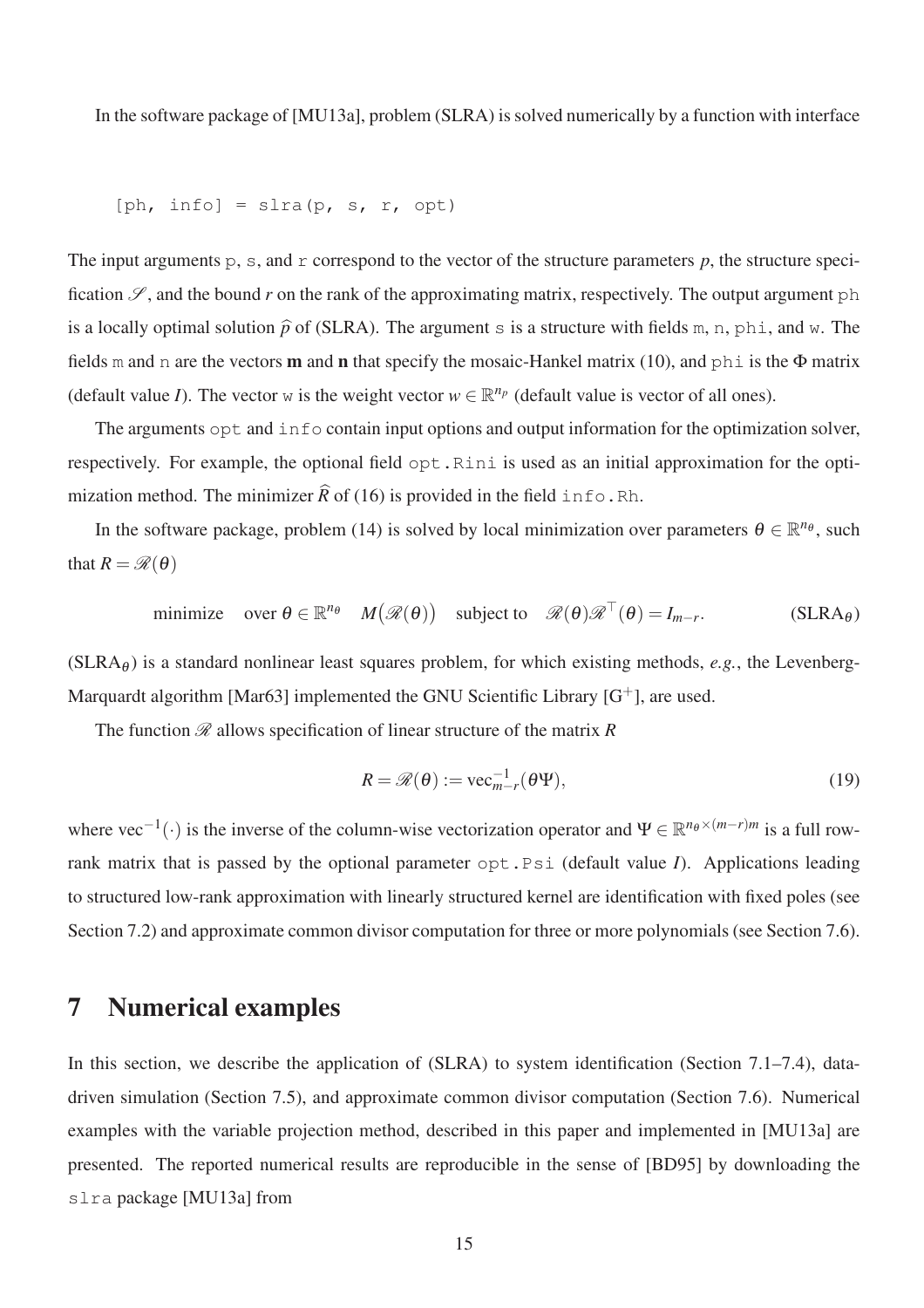https://github.com/slra/slra

and following the instructions in /doc/overview-readme.txt.

#### 7.1 Autonomous system identification

In system theoretic and signal processing terminology, the difference equation (4) defines an autonomous linear time-invariant dynamical model. The problem of finding the model from observed trajectory of the system is called a system identification problem [Lju99, SS89]. The particular identification problem considered in this section is defined as follows: Given a time series

$$
y = (y(1), \ldots, y(T)) \in \mathbb{R}^T
$$

and a natural number  $\ell$ ,

minimize over 
$$
\hat{y} \in \mathbb{R}^T
$$
 and  $\begin{bmatrix} R_0 & R_1 & \cdots & R_\ell \end{bmatrix} \neq 0$   $||y - \hat{y}||_2^2$   
\nsubject to  $R_0\hat{y}(t) + R_1\hat{y}(t+1) + \cdots + R_\ell\hat{y}(t+\ell) = 0$ , for  $t = 1, ..., T - \ell$ . (20)

The constraints of (20) are equivalent to

$$
\operatorname{rank}(\mathscr{H}_{\ell+1,T-\ell}(\widehat{y})) \leq \ell,
$$

so that, (20) is equivalent to the Hankel low-rank approximation problem

minimize over 
$$
\hat{y} \in \mathbb{R}^T
$$
  $||y - \hat{y}||_2^2$   
subject to rank  $(\mathcal{H}_{\ell+1,T-\ell}(\hat{y})) \le \ell$ , (21)

which is a special case of (SLRA) with

$$
\mathbf{m} = \ell + 1 \qquad \text{and} \qquad \mathbf{n} = T - \ell.
$$

#### Numerical example

The sequence  $\bar{y}$ , shown in Figure 2, left, (solid line) is an exact trajectory of an autonomous linear timeinvariant system with lag  $\ell = 6$ . Indeed, the left kernel of the Hankel matrix  $\mathcal{H}_{\ell+1,T-\ell}(\bar{y})$  has dimension equal to one and a basis vector  $\bar{R}$  for the left kernel of  $\mathcal{H}_{l+1,T-\ell}(\bar{y})$  gives a difference equation representation (4) with lag  $\ell$  of the exact model for  $\bar{y}$ .

In the simulation example, however, the identification data  $y = \bar{y} + \tilde{y}$  is corrupted by zero mean white Gaussian noise  $\tilde{y}$ , so that an exact model does not exist for the data. A heuristic method for approximate autonomous system identification is Kung's method [Kun78]. The model obtained by Kung's method is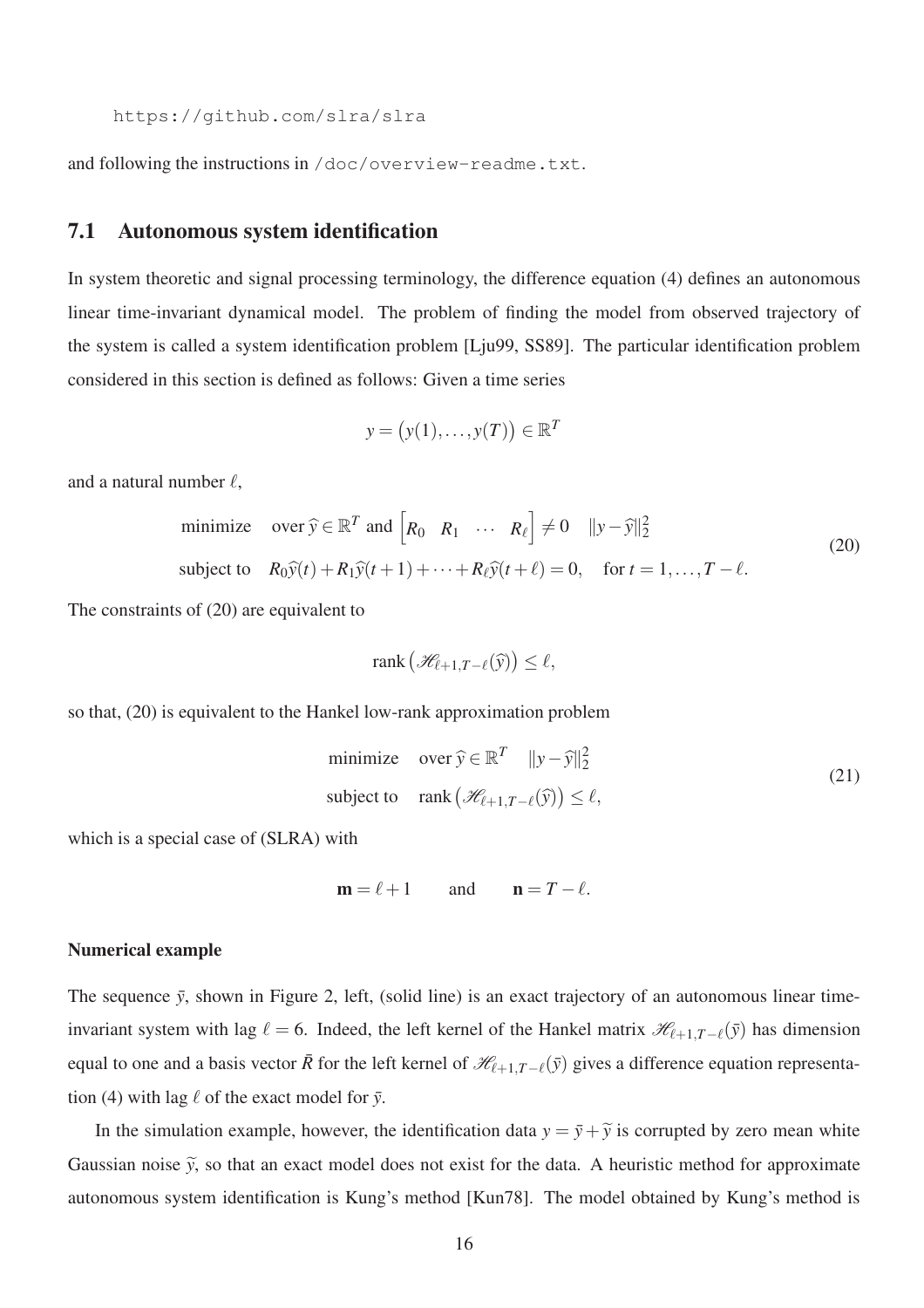suboptimal in the output error criterion  $||y - \hat{y}||$  and is used as an initial approximation for the structured low-rank optimization. Figure 2, left, shows the optimal fit (dashed line) obtained by the slra function, the noisy data (dotted line), and the true data (solid line).

In order to validate the predictive ability of the identified model, we forecast the next  $T_{val} = 100$  samples

$$
y_v := (y_v(T + 1), \ldots, y_v(T + T_v))
$$

of the time series *y*, shown in Figure 2, right (solid line). The prediction  $\hat{y}_v$  of the model is obtained by iterating the recursion (4) with initial conditions  $\hat{y}(T - \ell + 1), \ldots, \hat{y}(T)$ . Figure 2, right, shows the fit of the validation data (dashed line) and the prediction (dashed-dotted line) by a model obtained in the next section.

[Figure 2 about here.]

#### 7.2 Autonomous system identification with fixed poles

The complex numbers  $z_1, \ldots, z_n$  in the sum-of-damped-exponentials model (3) describe the behavior of the model and are called *poles*. The poles of an autonomous linear time-invariant model, defined by a difference equation (4), are equal to the roots of the polynomial

$$
R(z) := R_0 + R_0 z + \cdots + R_{\ell} z^{\ell}.
$$

An  $\ell + 1$  dimensional vector  $R = \lceil \frac{\ell + 1}{\ell + 1} \rceil$  $R_0$   $R_1$   $\cdots$   $R_\ell$ corresponds to a degree  $\ell$  polynomial  $R(z)$  and, vice verse, a polynomial of degree  $\ell$  corresponds to the  $\ell + 1$  dimensional vector formed of its coefficients in, say, increasing order of the degree.

Consider the Hankel low-rank approximation problem (21) and let *R* be a basis for the left kernel of the approximating matrix  $\mathcal{H}_{\ell+1,T-\ell}(\widehat{y})$ . Denote by  $z_1,\ldots,z_\ell$  the zeros of  $R(z)$ . Since R is real, the zeros appear in complex conjugate pairs. Otherwise, the poles  $z_1, \ldots, z_\ell$  are unconstrained by the approximation problem (21). In this section, we impose a constraint that some zeros of  $R(z)$  are fixed at predefined locations  $z_{f,1},...,z_{f,\ell_f}$  in the complex plane (observing the complex conjugate symmetry) and the other zeros are unconstrained. The fixed zeros define a real polynomial

$$
R_{\mathrm{f}}(z):=\prod_{i=1}^{\ell_{\mathrm{f}}}(z-z_{\mathrm{f},i})
$$

and the free zeros define a polynomial  $\theta(z)$  of degree  $\ell - \ell_f$ . With this notation, the fixed zeros constraint is

$$
R(z) = \theta(z)R_{\rm f}(z),
$$

or in matrix notation

$$
R = \theta S_{n_{\theta}}(R_{\text{f}}), \quad \text{where} \quad n_{\theta} = \ell - \ell_{\text{f}} + 1.
$$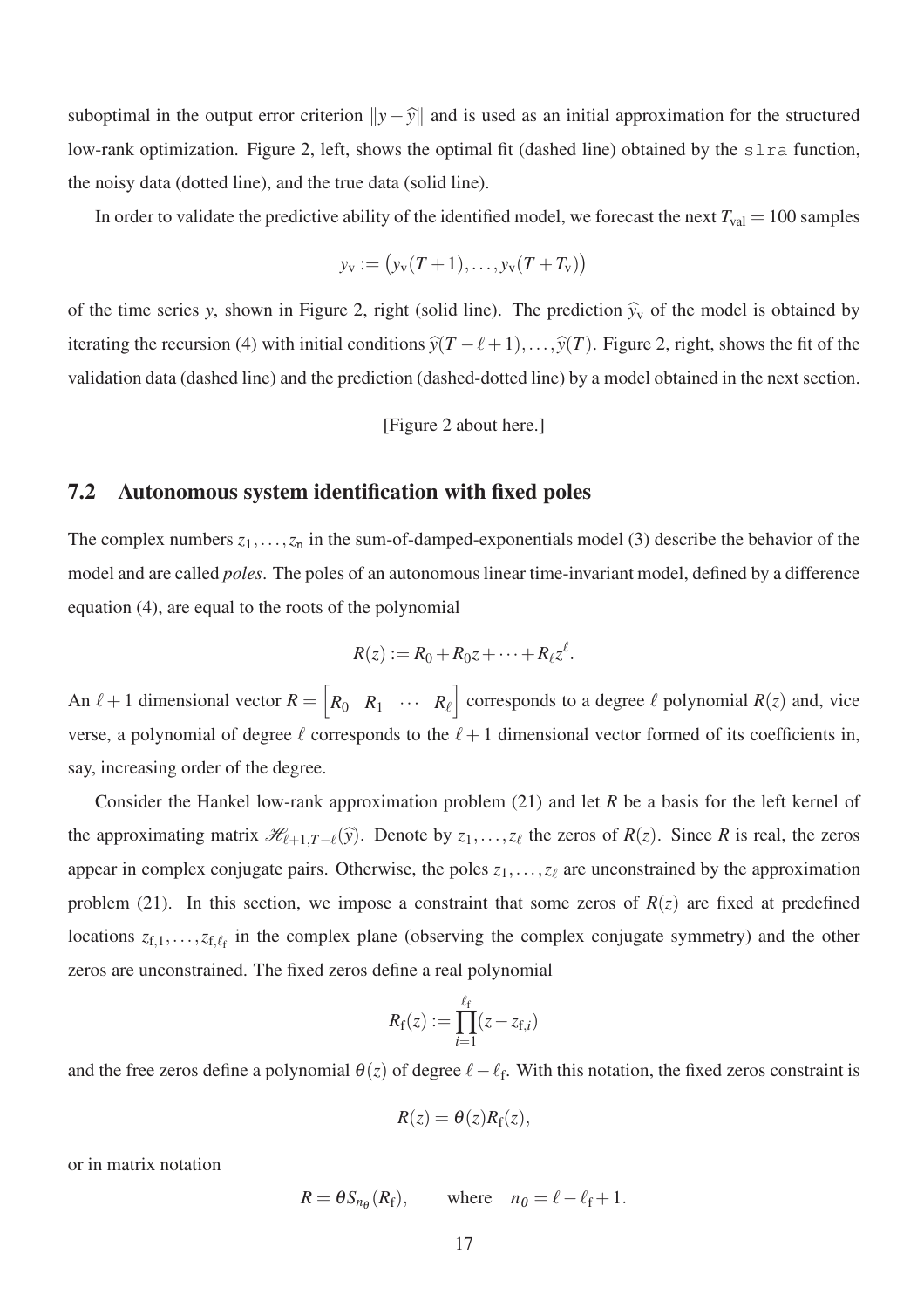The resulting Hankel low-rank approximation problem with fixed poles is of the form (19), with the Ψ matrix being the polynomial multiplication matrix  $S_{n\theta}(R_f)$ , see (7).

#### Numerical example

As a numerical example of identification with fixed poles, consider the problem of trend estimation. The data *y* is modeled as the sum of a ramp function and a trajectory of an autonomous linear time-invariant system. The full model is an autonomous linear time-invariant system with a double pole at one. Therefore, it has  $ℓ − 2$  free poles and two poles fixed at one.

The true time series  $\bar{y}$  defined in the previous section is generated as a sum of a ramp function and a trajectory of a 4th order autonomous linear time-invariant system. Using this prior knowledge, we obtain a better approximation of the true data generating system. The identified model is validated by predicting the validation data *y*v. Figure 2, right, shows the result obtained (dashed-dotted line). Although the fixed double pole at one leads to worse fit of the identification data, it improves the fit of the validation data.

#### 7.3 Autonomous system identification with missing data

A block of ℓ or more missing values splits the data into two independent datasets. With *N* −1 such blocks of missing data the problem is equivalent to identification from *N* datasets. Note, however, that in general the datasets have different number of samples  $T_1, \ldots, T_N$ . System identification from multiple datasets with different lengths is a mosaic-Hankel low-rank approximation problem with

$$
\mathbf{m} = \ell \quad \text{and} \quad \mathbf{n} = \begin{bmatrix} T_1 - \ell & \cdots & T_N - \ell \end{bmatrix}.
$$

In the more general case of arbitrary distributed missing values, the identification problem is posed as a weighted Hankel low-rank approximation problem. Let  $\mathcal{I}_m$  be the indices of the missing samples and  $\overline{\mathcal{I}}_m$ be the indices of the given samples. The appropriate weight vector is:

$$
w \in \mathbb{R}^T
$$
, with  $w(\mathscr{I}_m) = 0$  and  $w(\overline{\mathscr{I}}_m) = 1$ .

#### Numerical example

Standard identification methods require at least  $\ell + 1$  sequential data point of a trajectory of the system. In the example, shown in Figure 3, data points are periodically missing with a period  $\ell + 1$ . Although the classical methods are not applicable in this case, methods for solving (SLRA) can be used by assigning zero weights in the cost function to the missing data elements. The noisy trajectory with missing data point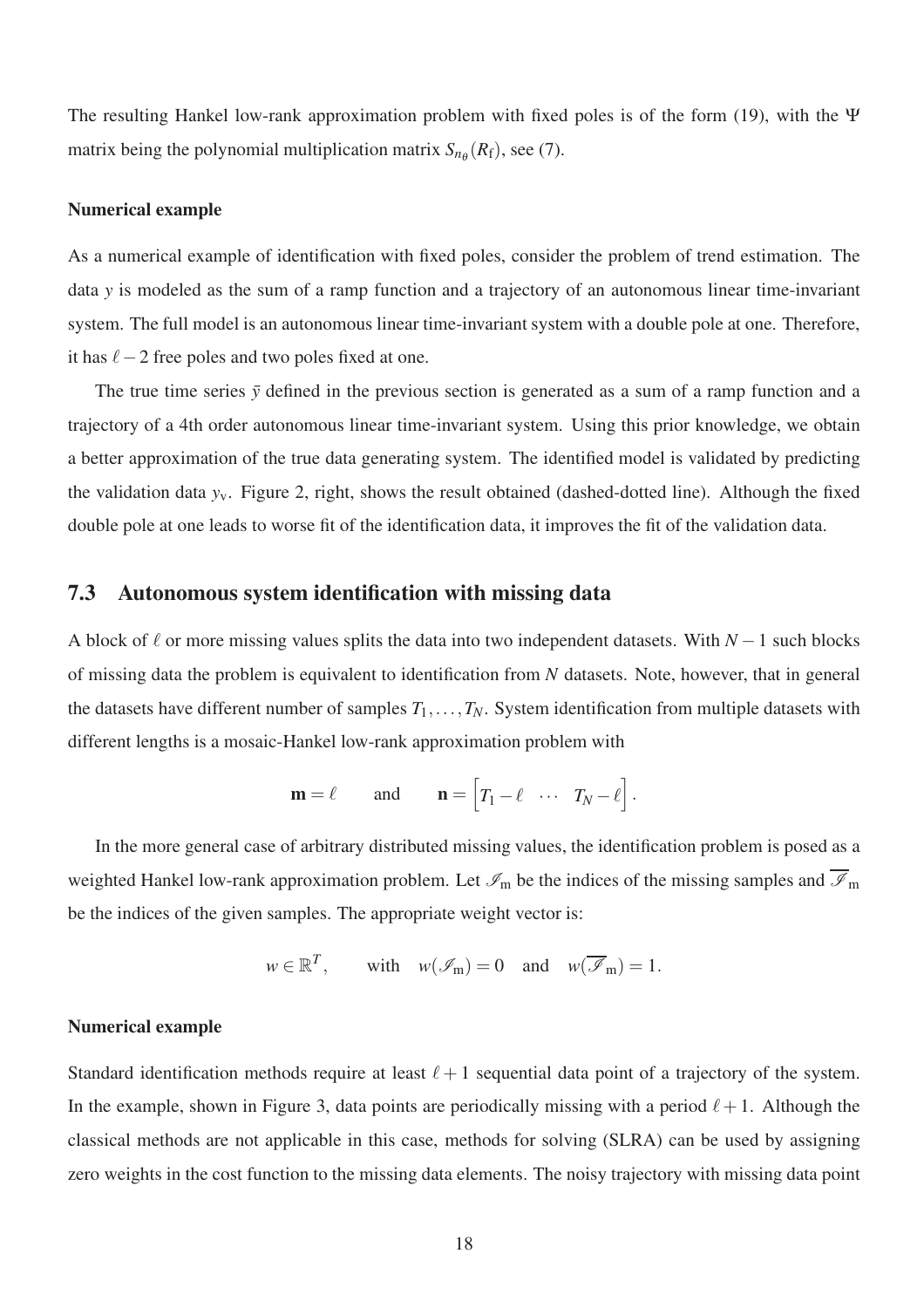(dotted black), the optimal approximation, obtained by slra (dashed blue), and the true trajectory (solid red) are plotted in Figure 3.

[Figure 3 about here.]

#### 7.4 Identification of an input/output system

The examples presented so far illustrate different aspects of the scalar autonomous linear time-invariant system identification problem (example E3 from the introduction). Next, we consider the general case of a dynamical system with inputs (example E4). In (6),  $m := q - p$  variables (elements of *w*) are free, *i.e.*, unrestricted by the model. In system theory, the free variables are called inputs and the remaining variables outputs of the system. Although the separation of the variables into inputs and outputs is, in general, not unique, the number of inputs is invariant of the input/output partition. The pair of integers  $(\ell,m)$ —lag  $\ell$  of the equation (6) and number of inputs m—describes the complexity of the system.

Given a time series

$$
w = (w(1), \dots, w(T)) \in (\mathbb{R}^q)^T
$$

and a complexity, specified by a pair of natural numbers  $(m, \ell)$ ,

minimize over 
$$
\widehat{w} \in (\mathbb{R}^q)^T
$$
 and  $\begin{bmatrix} R_0 & R_1 & \cdots & R_\ell \end{bmatrix} \neq 0$   $||w - \widehat{w}||_2^2$   
subject to  $R_0 \widehat{w}(t) + R_1 \widehat{w}(t+1) + \cdots + R_\ell \widehat{w}(t+\ell) = 0$ , for  $t = 1, ..., T - \ell$ . (22)

In the special case of  $m = 0$ , (22) reduces to the output-only identification problem (20) and in the special case of  $\ell = 0$ , (22) reduces to static modeling (example E1). This seamless transition from one problem to another is an important advantage of the adopted framework.

Although, from the application point of view, the input-output identification problem is a significant generalization of the output-only identification problem, from the numerical linear algebra point of view, it is a trivial one. The general identification problem (22) is also a Hankel low-rank approximation problem:

minimize over 
$$
\widehat{w} \in (\mathbb{R}^q)^T \quad ||w - \widehat{w}||_2^2
$$
  
subject to rank  $(\mathcal{H}_{\ell+1,T-\ell}(\widehat{w})) \le \ell$ . (23)

More specifically, problem (23) is a special case of (SLRA) with

$$
\mathbf{m} = \underbrace{\begin{bmatrix} \ell+1 & \cdots & \ell+1 \end{bmatrix}}_{q} \quad \text{and} \quad \mathbf{n} = T - \ell.
$$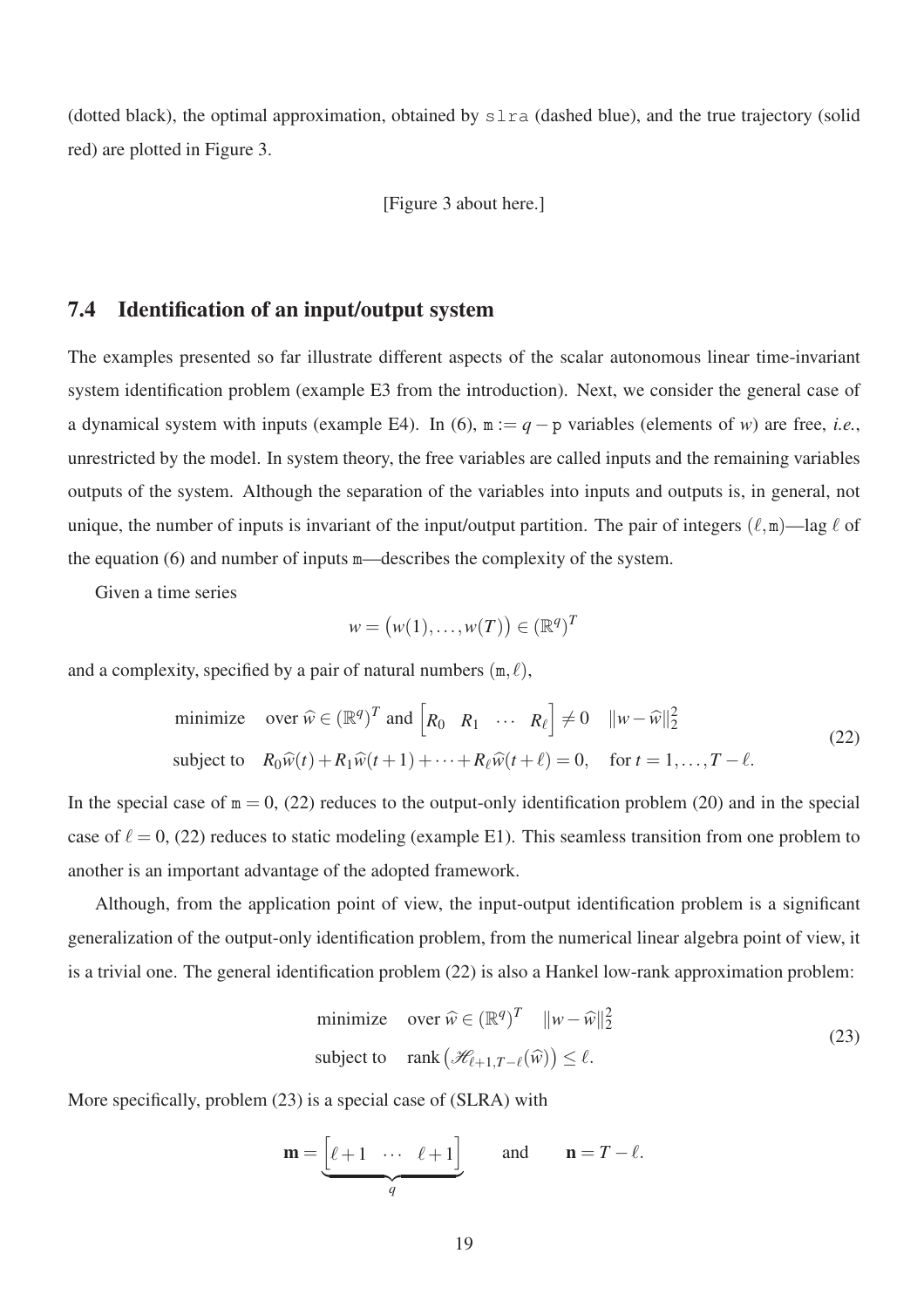#### Numerical example

A linear time-invariant system, with an input/output partition of the variables  $w = (u, y)$ , can be represented by the difference equation

$$
P_{0}y(t) + P_{1}y(t+1) + \dots + P_{\ell}y(t+\ell) = Q_{0}u(t) + Q_{1}u(t+1) + \dots + Q_{\ell}u(t+\ell). \tag{24}
$$

We consider a simulation example with the second order single-input single-output system with parameters

$$
\bar{Q} = \begin{bmatrix} 1 & -1 & 1 \end{bmatrix} \quad \text{and} \quad \bar{P} = \begin{bmatrix} 0.81 & -1.456 & 1 \end{bmatrix}.
$$

The identification data  $w = (u, y)$  is a random trajectory of the system, perturbed by additive noise (errorsin-variables setup) with noise standard deviation 0.05.

The true data generating system and the identified system by the  $s \ln a$  method are compared by plotting their step responses. Figure 4 shows the true system's step response  $\bar{s}(t)$  (solid line) and the identified system's step response  $\hat{s}(t)$  (dashed line).

#### [Figure 4 about here.]

#### 7.5 Data-driven simulation

The numerical example in the previous section shows model based simulation: first, a model is identified from data and, second, the model's step response is simulated. In this section, we show how an arbitrary response of an unknown system can be obtained directly from (noisy) data of the system without identifying the model in an intermediate step.

Consider two input/output trajectories

$$
w' = \begin{bmatrix} u' \\ y' \end{bmatrix} \in (\mathbb{R}^q)^{T'} \quad \text{and} \quad w'' = \begin{bmatrix} u'' \\ y'' \end{bmatrix} \in (\mathbb{R}^q)^{T''}
$$

of an unknown linear time-invariant system  $\mathscr B$  with lag  $\ell$ . The trajectory  $w'$  specifies implicitly the system. The trajectory  $w''$  is specified by its first  $\ell$  samples (initial conditions)

$$
w''_p = \big(w''(1), \ldots, w''(\ell)\big)
$$

and its input component

$$
u''_f = (u''(\ell+1), \ldots, u''(T'')).
$$

The problem is to find the output of  $\mathscr B$ 

$$
y''_f=\big(y''(\ell+1),\ldots,y''(T'')\big),
$$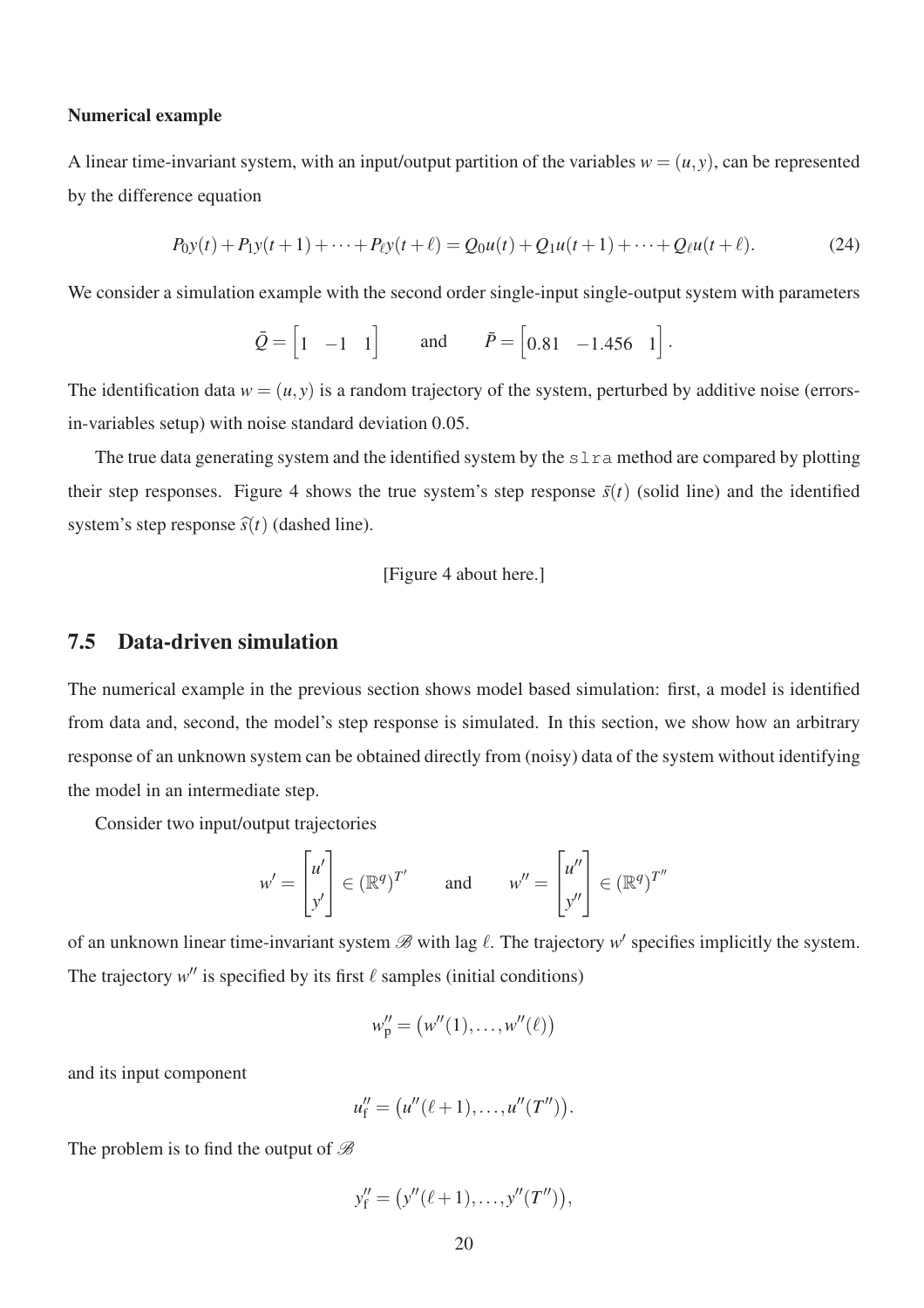which corresponds to the given initial conditions and input, directly from the data without identifying the system  $\mathscr{B}$ .

This problem is a mosaic-Hankel structured low-rank approximation problem

minimize over 
$$
\widehat{w}'
$$
 and  $y''_f \quad ||w' - \widehat{w}'||_2^2$   
\nsubject to rank  $\left( \left[ \mathcal{H}_{\ell+1}(\widehat{w}') \quad \mathcal{H}_{\ell+1}(w'') \right] \right) \le 2\ell + 1,$  (25)

with exact data, the initial conditions  $w_p''$  and the input  $u_f''$ , and with missing data, the to-be-simulated response y<sup>''</sup>.

#### Numerical examples

We use the same simulation setup as in Section 7.4. The to-be-simulated trajectory  $w''$  is the step response  $s$ of the system, *i.e.*, the response under zero initial conditions and step input:

$$
u'' = (\underbrace{0,\ldots,0}_{\ell},\underbrace{1,1,\ldots,1}_{\text{step input}}), \qquad \text{and} \qquad y'' = \big(\underbrace{0,\ldots,0}_{\ell},\underbrace{s(1),s(2),\ldots,s(T''-\ell)}_{\text{step response}}\big).
$$

The step response  $\hat{s}$ , estimated by solving problem (25) is equal (up to numerical errors) to the one obtained by the model-based simulation procedure in Section 7.4.

#### 7.6 Approximate greatest common divisor of *N* polynomials

Our last example is about polynomials computations with inexact coefficients. Consider *N* polynomials  $p^1, \ldots, p^N$  of degrees  $n_1, \ldots, n_N$ , respectively. Similarly to the two polynomials case in example E5, the degree of the greatest common divisor of  $p^1, \ldots, p^N$  can be expressed as

degree 
$$
(gcd(p^1, ..., p^N)) = n_1 + ... + n_N - rank (S_0(p^1, ..., p^N))
$$

where

$$
S_{\ell}(p^{1},...,p^{N}) := \begin{bmatrix} S_{n_{1}-\ell}(p^{2}) & \cdots & S_{n_{1}-\ell}(p^{N}) \\ S_{n_{2}-\ell}(p^{1}) & & \\ & \ddots & \\ & & S_{n_{N}-\ell}(p^{1}) \end{bmatrix}.
$$
 (26)

is the generalized (multipolynomial) Sylvester sub-resultant matrix [ASÅ04, KYZ06] for  $p^1, \ldots, p^N$  with parameter  $\ell$ . The structured matrix  $S_{\ell}(p^{1},...,p^{N})$  is a mosaic-Hankel-like matrix  $\Phi\mathscr{H}_{m,n}$  with specification of exact (zero) elements. For example, with  $N = 3$  and  $n_1 = n_2 = n_3 = 2$ ,

$$
\Phi = \begin{bmatrix} I_4 & & \\ & 0_2 & I_2 \end{bmatrix} \qquad \text{and} \qquad \mathscr{H}_{[2\ 6], 6} = \begin{bmatrix} \begin{bmatrix} S_1(p^2) & S_1(p^3) \end{bmatrix} \\ & S_6(p^1) \end{bmatrix}.
$$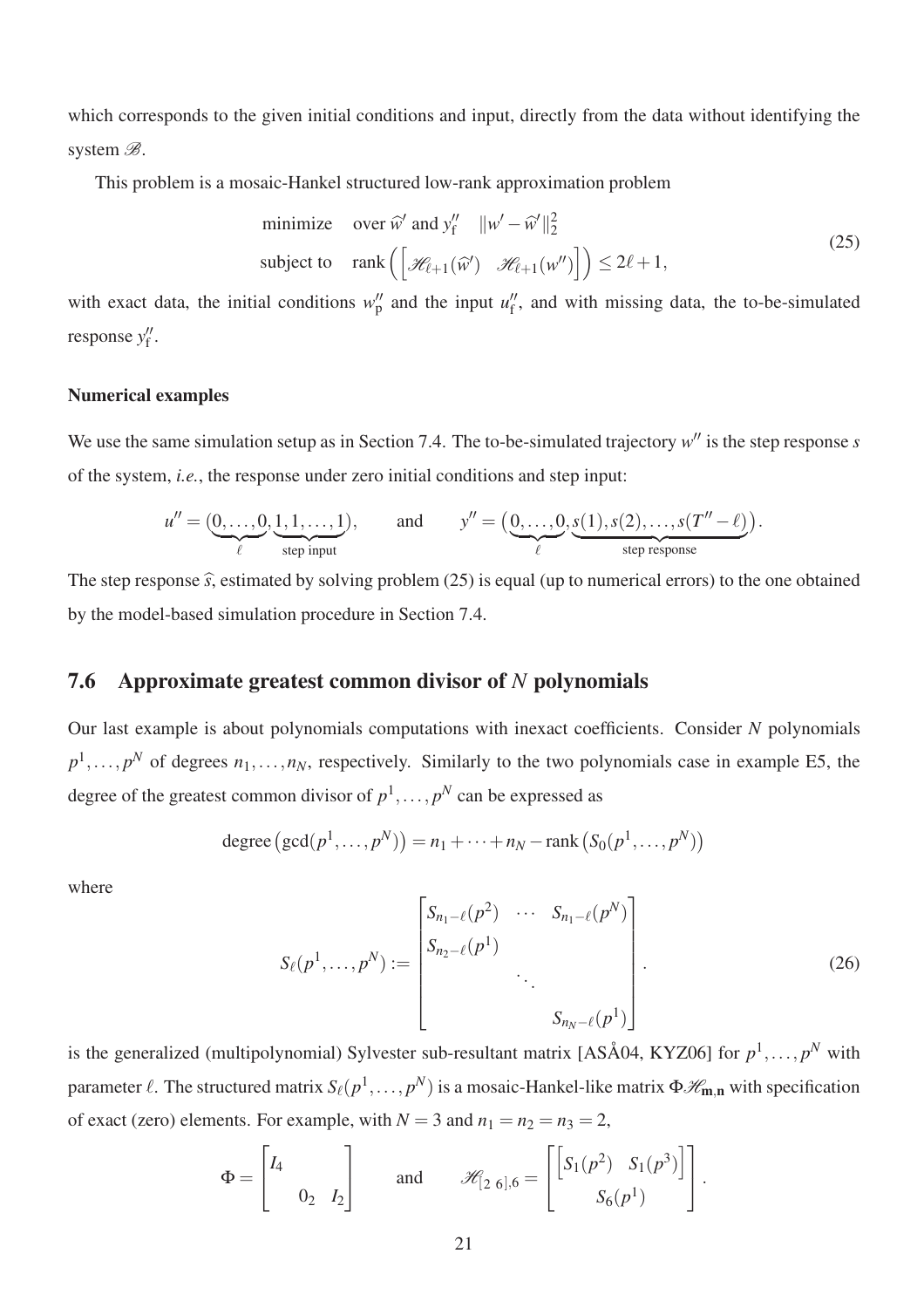The approximate common divisor problem for *N* polynomials is defined as follows:

minimize over 
$$
\hat{p}^1 \in \mathbb{R}^{n_1+1}, \dots, \hat{p}^N \in \mathbb{R}^{n_N+1}
$$
\n
$$
\left\| \begin{bmatrix} p^1 \\ \vdots \\ p^N \end{bmatrix} - \begin{bmatrix} \hat{p}^1 \\ \vdots \\ \hat{p}^N \end{bmatrix} \right\|_2^2
$$
\nsubject to degree  $(\gcd(\hat{p}^1, \hat{p}^N)) > \ell$ 

subject to degree  $(\gcd(\widehat{p}^1, ..., \widehat{p}^N)) \ge \ell$ 

and is equivalent to the low-rank approximation problem with rank constraint

$$
rank(S_{\ell}(p^{1},...,p^{N})) \leq n_{1}+\cdots+n_{N}-N\ell-1.
$$

The motivation for this problem formulation is to modify the given polynomial coefficients as little as possible in order to ensure that the modified polynomials have a common factor of a desired order. Then, the exact common factor of the modified polynomials is by definition the approximate common factor for the original polynomials.

#### Numerical examples

Consider the polynomials

$$
p1(z) = 5 - 6z + z2 = (1 - z)(5 - z),
$$
  
\n
$$
p2(z) = 5.72 - 6.3z + z2 = (1.1 - z)(5.2 - z),
$$
  
\n
$$
p3(z) = 6.48 - 6.6z + z2 = (1.2 - z)(5.4 - z).
$$

In the example, we are looking for an approximate common divisor of degree 1.

The computed approximation polynomials

$$
\hat{p}^1(z) = 4.9989 - 6.0057z + 0.9705z^2,
$$
  
\n
$$
\hat{p}^2(z) = 5.7200 - 6.2999z + 1.0004z^2,
$$
  
\n
$$
\hat{p}^3(z) = 6.4811 - 6.5944z + 1.0289z^2
$$

by the slra method have a common root 0.1924.

### 8 Conclusions

As diverse applications as linear time-invariant system identification, algebraic curve fitting, approximate common divisor computation, and recommender systems can be posed and solved as a single core computational problem: low-rank matrix approximation. This fact allows reuse of ideas, algorithms, and software from one application domain into another. In general, the low-rank approximation problem is nonconvex.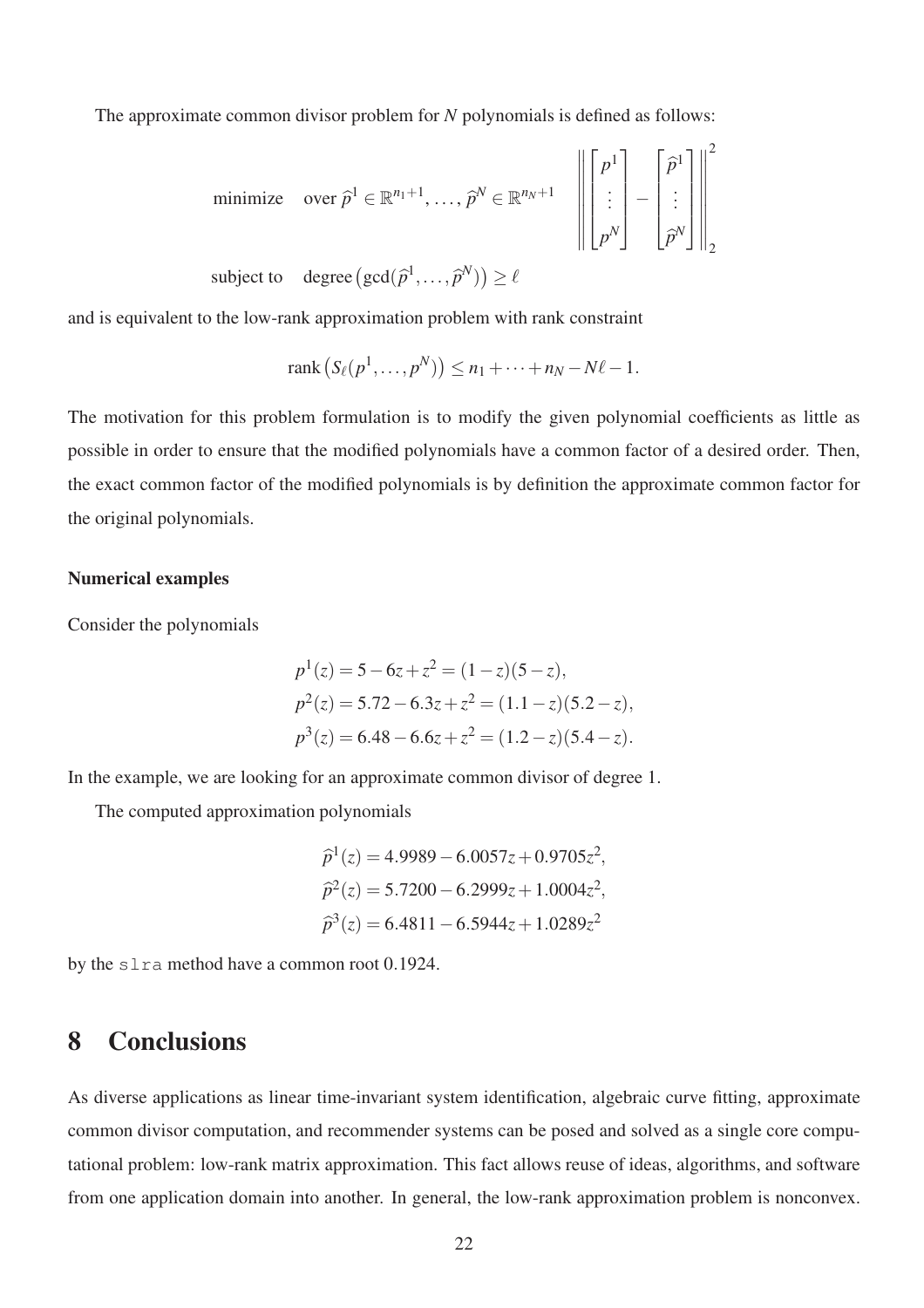We presented a method based on the variable projection principle, which is applicable to general linearly structured matrices and weighted 2-norm approximation criteria. In addition, the method can take into account fixed and missing data values. In the case of mosaic-Hankel-like matrices, the developed algorithm for low-rank approximation has linear computational complexity in the number of data points. This makes it efficient for data modeling by low-complexity linear time-invariant dynamical models.

### Acknowledgements

Sections 6, 7.6, and A are based on joint work with K. Usevich. The research leading to these results has received funding from the European Research Council under the European Union's Seventh Framework Programme (FP7/2007-2013) / ERC Grant agreement number 258581 "Structured low-rank approximation: Theory, algorithms, and applications".

### References

- [AG07] J. Antoni and L. Garibaldi. A reduced-rank spectral approach to multi-sensor enhancement of large numbers of sinusoids in unknown noise fields. *Signal Processing*, 87(3):453–478, March 2007.
- [AMH91] T. Abatzoglou, J. Mendel, and G. Harada. The constrained total least squares technique and its application to harmonic superresolution. *IEEE Trans. Signal Proc.*, 39:1070–1087, 1991.
- [AMS08] P.-A. Absil, R. Mahony, and R. Sepulchre. *Optimization Algorithms on Matrix Manifolds*. Princeton University Press, Princeton, NJ, 2008.
- [AMSD02] P.-A. Absil, R. Mahony, R. Sepulchre, and P. Van Dooren. A Grassmann–Rayleigh quotient iteration for computing invariant subspaces. *SIAM Review*, 44(1):57–73, 2002.
- [ASÅ04] M. Agarwal, P. Stoica, and T. P Åhgren. Common factor estimation and two applications in signal processing. *Signal Processing*, 84:421–429, 2004.
- [BA11] N. Boumal and P.-A. Absil. RTRMC: A Riemannian trust-region method for low-rank matrix completion. In J. Shawe-Taylor, R.S. Zemel, P. Bartlett, F.C.N. Pereira, and K.Q. Weinberger, editors, *Advances in Neural Information Processing Systems 24 (NIPS)*, pages 406–414. 2011.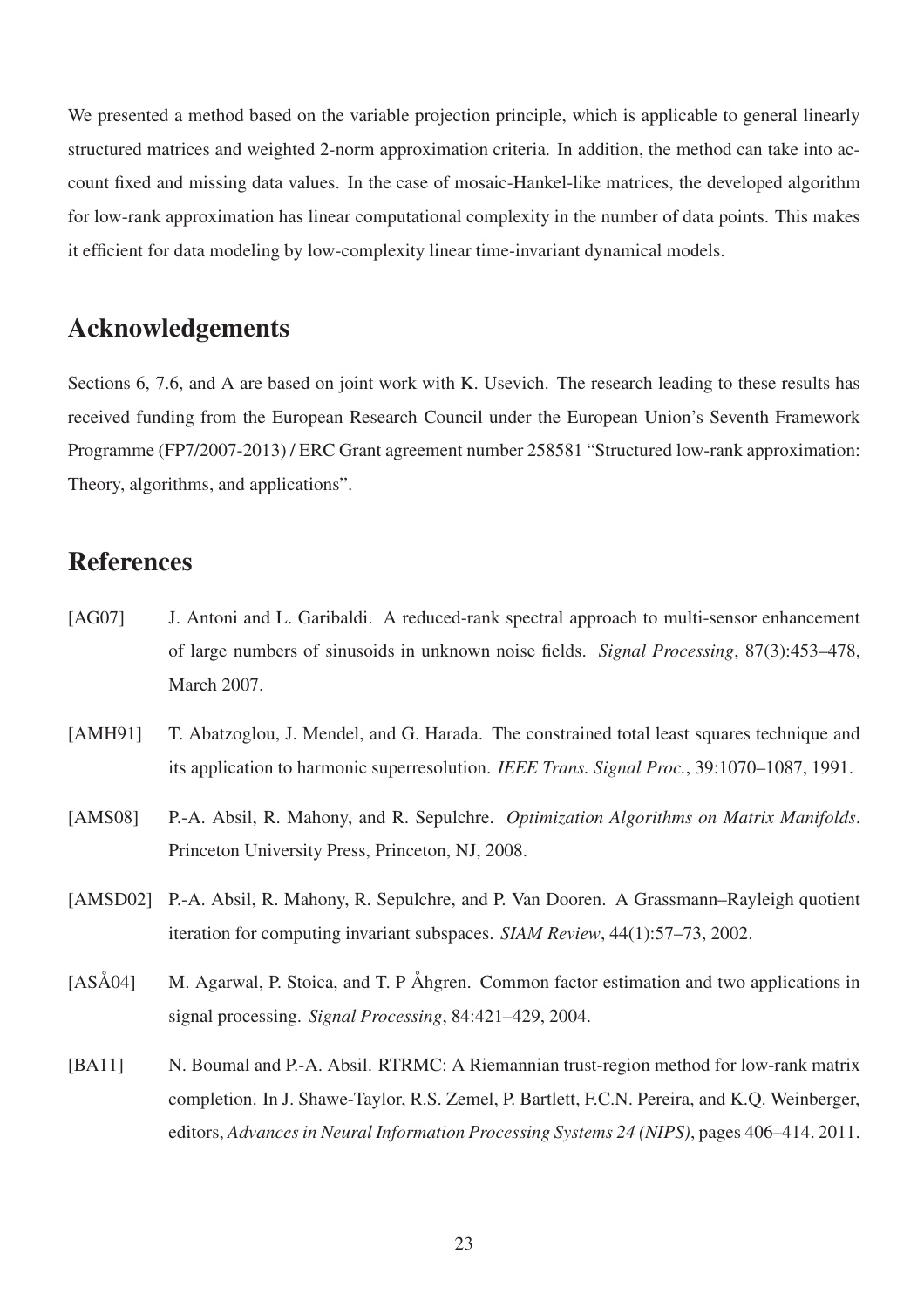- [BBL+07] M. Berry, M. Browne, A. Langville, P. Pauca, and R. Plemmons. Algorithms and applications for approximate nonnegative matrix factorization. *Comput. Stat. Data Anal.*, 52(1):155–173, September 2007.
- [BD95] J. Buckheit and D. Donoho. *Wavelets and statistics*, chapter "Wavelab and reproducible research". Springer-Verlag, Berlin, New York, 1995.
- [DM93] B. De Moor. Structured total least squares and *L*<sup>2</sup> approximation problems. *Linear Algebra Appl.*, 188–189:163–207, 1993.
- [Faz02] M. Fazel. *Matrix rank minimization with applications*. PhD thesis, Elec. Eng. Dept., Stanford University, 2002.
- [G+] M. Galassi et al. GNU scientific library reference manual. http://www.gnu.org/ software/gsl/.
- [GGS94] W. Gander, G. Golub, and R. Strebel. Fitting of circles and ellipses: Least squares solution. *BIT*, 34:558–578, 1994.
- [Gol73] G. Golub. Some modified matrix eigenvalue problems. *SIAM Review*, 15:318–344, 1973.
- [GP03] G. Golub and V. Pereyra. Separable nonlinear least squares: the variable projection method and its applications. *Institute of Physics, Inverse Problems*, 19:1–26, 2003.
- [GV80] G. Golub and C. Van Loan. An analysis of the total least squares problem. *SIAM J. Numer. Anal.*, 17:883–893, 1980.
- [Hei95] G. Heinig. Generalized inverses of Hankel and Toeplitz mosaic matrices. *Linear Algebra Appl.*, 216(0):43–59, February 1995.
- [Hot33] H. Hotelling. Analysis of a complex of statistical variables into principal components. *J. of Educational Psychology*, 24(7):498–520, 1933.
- [Jac03a] J. Jackson. *A user's guide to principal components*. Wiley, 2003.
- [Jac03b] J. Jackson. *A User's Guide to Principal Components*. Wiley, 2003.
- [JdK06] D. Jibetean and E. de Klerk. Global optimization of rational functions: a semidefinite programming approach. *Mathematical Programming*, 106:93–109, 2006.
- [Jol02] I. Jolliffe. *Principal component analysis*. Springer-Verlag, 2002.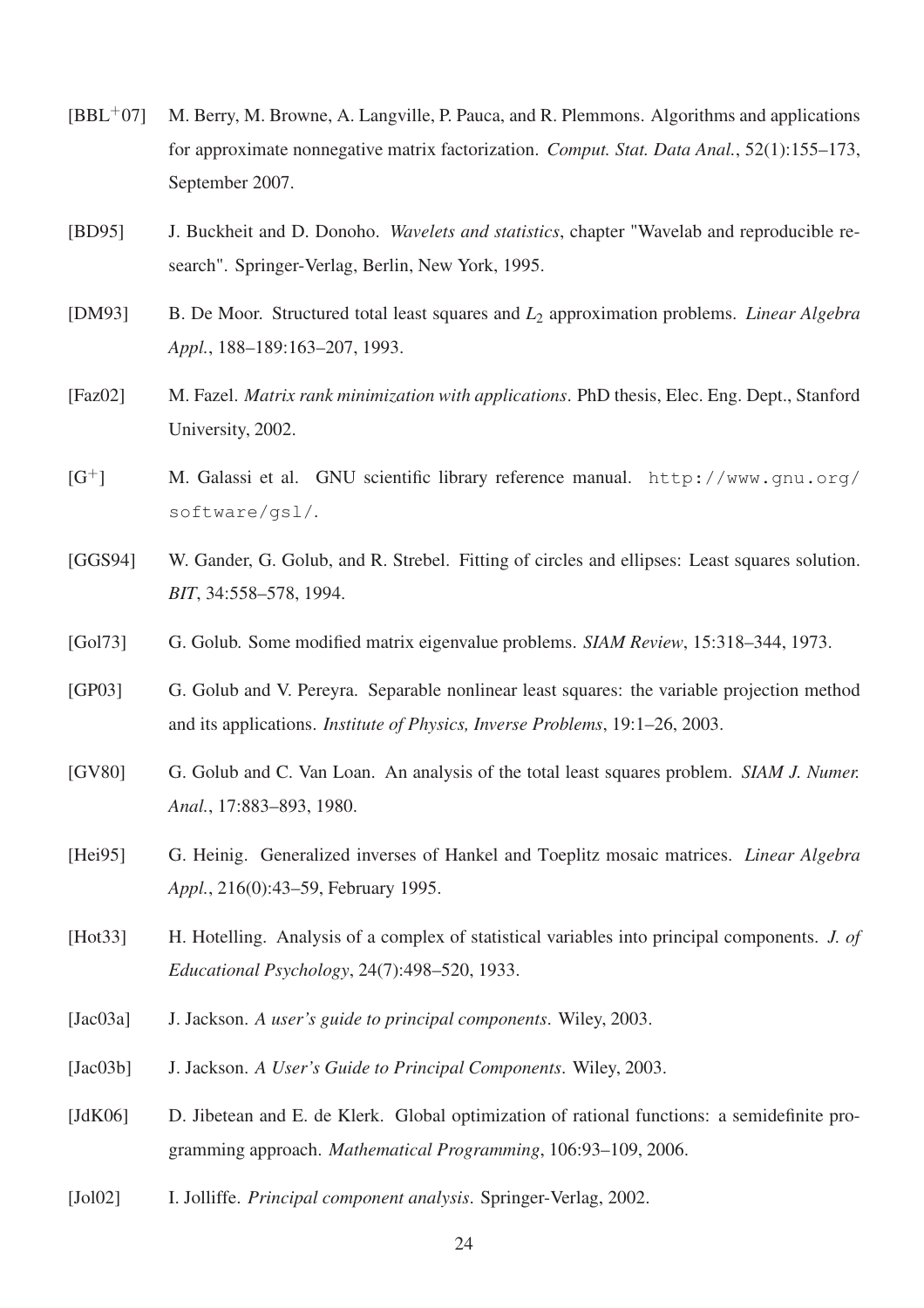- [KIP12] R. Kannan, M. Ishteva, and H. Park. Bounded matrix low rank approximation. In *12th Int. Conf. on Data Mining*, pages 319–328, 2012.
- [KL98] N. Karmarkar and Y. Lakshman. On approximate GCDs of univariate polynomials. In S. Watt and H. Stetter, editors, *J. Symbolic Comput.*, volume 26, pages 653–666, 1998. Special issue on Symbolic Numeric Algebra for Polynomials.
- [KS95] T. Kailath and A. Sayed. Displacement structure: theory and applications. *SIAM Review*, 37(3):297–386, 1995.
- [KT82] R. Kumaresan and D. Tufts. Estimating the parameters of exponentially damped sinusoids and pole-zero modeling in noise. *IEEE Trans. Acust., Speech, Signal Proc.*, 30(6):833–840, 1982.
- [Kun78] S. Kung. A new identification method and model reduction algorithm via singular value decomposition. In *Proc. 12th Asilomar Conf. Circuits, Systems, Computers*, pages 705–714, Pacific Grove, 1978.
- [KYZ06] E. Kaltofen, Z. Yang, and L. Zhi. Approximate greatest common divisors of several polynomials with linearly constrained coefficients and singular polynomials. In *Proc. Int. Symp. Symbolic Algebraic Computation*, pages 169–176, 2006.
- [Lju99] L. Ljung. *System Identification: Theory for the User*. Prentice-Hall, Upper Saddle River, NJ, 1999.
- [LMV00] P. Lemmerling, N. Mastronardi, and S. Van Huffel. Fast algorithm for solving the Hankel/Toeplitz structured total least squares problem. *Numerical Algorithms*, 23:371–392, 2000.
- [LV00] B. Lathauwer, L. De Moor and J. Vandewalle. On the best rank-1 and rank- $(R_1, R_2, \ldots, R_N)$ approximation of higher-order tensors. *SIAM J. Matrix Anal. Appl.*, 21(4):1324–1342, 2000.
- [LV09] Z. Liu and L. Vandenberghe. Interior-point method for nuclear norm approximation with application to system identification. *SIAM J. Matrix Anal. Appl.*, 31(3):1235–1256, 2009.
- [Mar63] D. Marquardt. An algorithm for least-squares estimation of nonlinear parameters. *SIAM J. Appl. Math.*, 11:431–441, 1963.
- [Mar08] I. Markovsky. Structured low-rank approximation and its applications. *Automatica*, 44(4):891–909, 2008.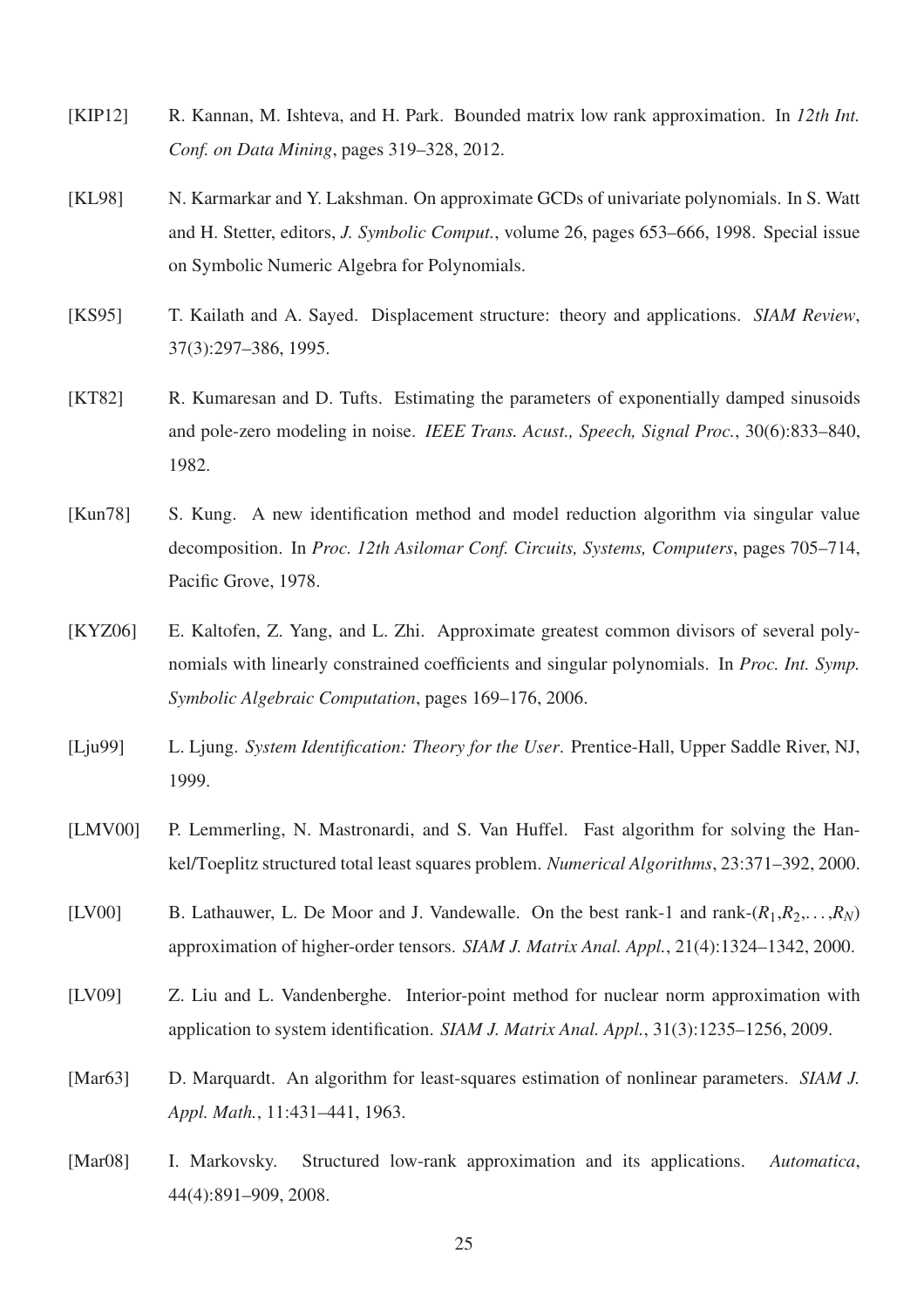- [Mar10] I. Markovsky. Closed-loop data-driven simulation. *Int. J. Control*, 83(10):2134–2139, 2010.
- [Mar11] I. Markovsky. *Algorithms and literate programs for weighted low-rank approximation with missing data*, volume 3 of *Springer Proc. Mathematics*, pages 255–273. Springer, 2011.
- [MD05] I. Markovsky and B. De Moor. Linear dynamic filtering with noisy input and output. Auto*matica*, 41(1):167–171, 2005.
- [MLV00] N. Mastronardi, P. Lemmerling, and S. Van Huffel. Fast structured total least squares algorithm for solving the basic deconvolution problem. *SIAM J. Matrix Anal. Appl.*, 22:533–553, 2000.
- [MMH03] J. Manton, R. Mahony, and Y. Hua. The geometry of weighted low-rank approximations. *IEEE Trans. Signal Process.*, 51(2):500–514, 2003.
- [MR08] I. Markovsky and P. Rapisarda. Data-driven simulation and control. *Int. J. Control*, 81(12):1946–1959, 2008.
- [MSV10] I. Markovsky, D. Sima, and S. Van Huffel. Total least squares methods. *Wiley Interdisciplinary Reviews: Comput. Stat.*, 2(2):212–217, 2010.
- [MU13a] I. Markovsky and K. Usevich. Software for weighted structured low-rank approximation. *J. Comput. Appl. Math.*, 256:278–292, 2013.
- [MU13b] I. Markovsky and K. Usevich. Structured low-rank approximation with missing data. *SIAM J. Matrix Anal. Appl.*, pages 814–830, 2013.
- [MV07] I. Markovsky and S. Van Huffel. Overview of total least squares methods. *Signal Proc.*, 87:2283–2302, 2007.
- [MVP05] I. Markovsky, S. Van Huffel, and R. Pintelon. Block-Toeplitz/Hankel structured total least squares. *SIAM J. Matrix Anal. Appl.*, 26(4):1083–1099, 2005.
- [MWVD06] I. Markovsky, J. C. Willems, S. Van Huffel, and B. De Moor. *Exact and Approximate Modeling of Linear Systems: A Behavioral Approach*. Number 11 in Monographs on Mathematical Modeling and Computation. SIAM, March 2006.
- [Nie01] Y. Nievergelt. Hyperspheres and hyperplanes fitting seamlessly by algebraic constrained total least-squares. *Linear Algebra Appl.*, 331:43–59, 2001.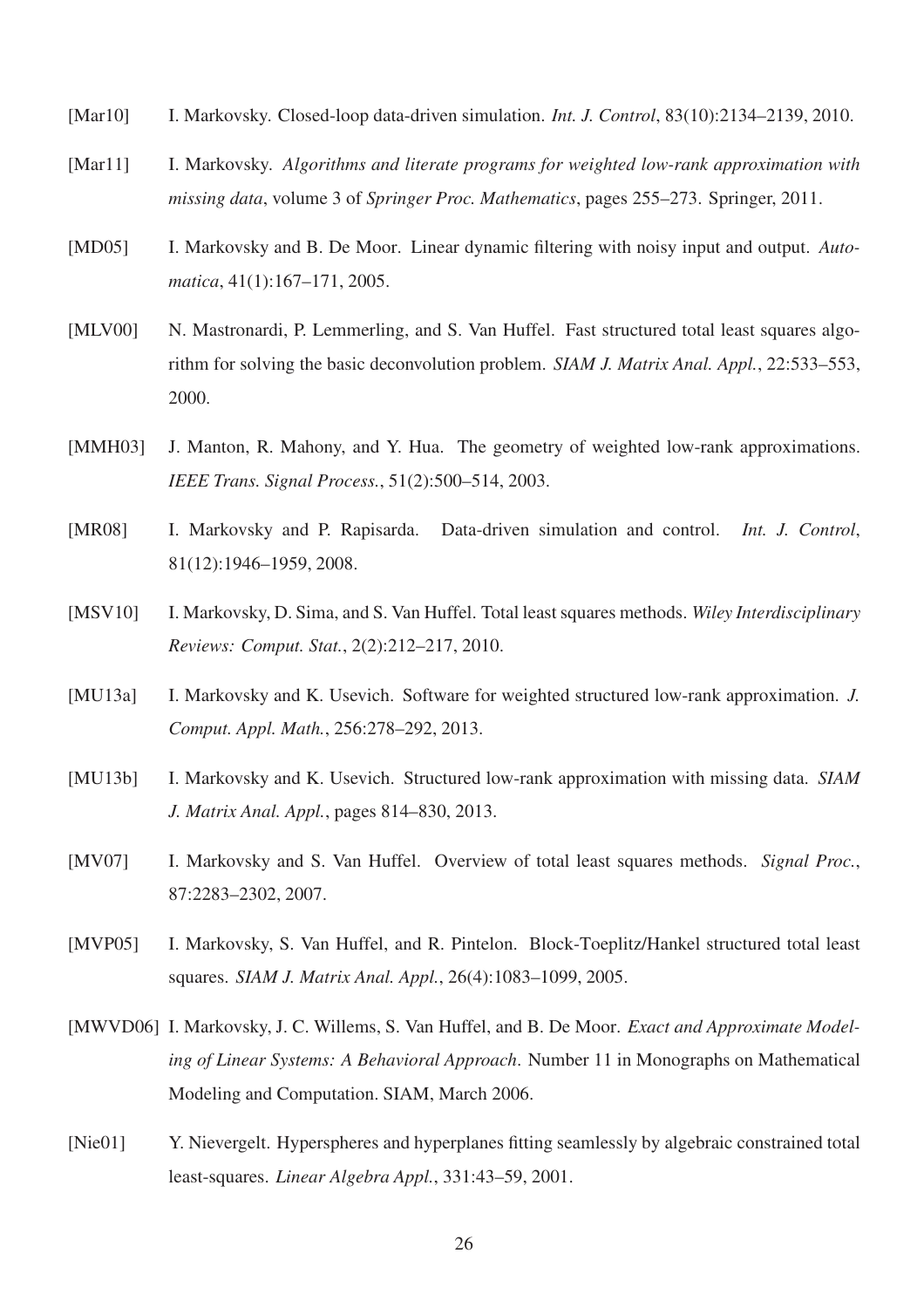- [Pai79] C. C. Paige. Computer solution and perturbation analysis of generalized linear least squares problems. *Mathematics of Computation*, 33(145):171–183, 1979.
- [Pea01] K. Pearson. On lines and planes of closest fit to points in space. *Philos. Mag.*, 2:559–572, 1901.
- [PW98] J. Polderman and J. C. Willems. *Introduction to mathematical systems theory*. Springer-Verlag, New York, 1998.
- [RH95] B. Roorda and C. Heij. Global total least squares modeling of multivariate time series. *IEEE Trans. Automat. Control*, 40(1):50–63, 1995.
- [Roo95] B. Roorda. Algorithms for global total least squares modelling of finite multivariable time series. *Automatica*, 31(3):391–404, 1995.
- [RPG96] J. Rosen, H. Park, and J. Glick. Total least norm formulation and solution of structured problems. *SIAM J. Matrix Anal. Appl.*, 17:110–126, 1996.
- [Sch91] L. Scharf. The SVD and reduced rank signal processing. *Signal Processing*, 25(2):113–133, 1991.
- [SM05] P. Stoica and R. Moses. *Spectral Analysis of Signals*. Prentice Hall, 2005.
- [Söd07] T. Söderström. Errors-in-variables methods in system identification. *Automatica*, 43:939–958, 2007.
- [SS89] T. Söderström and P. Stoica. *System Identification*. Prentice Hall, 1989.
- [Ste04] H. Stetter. *Numerical Polynomial Algebra*. SIAM, 2004.
- [TS93] D. Tufts and A. Shah. Estimation of a signal waveform from noisy data using low-rank approximation to a data matrix. *IEEE Trans. Signal Proc.*, 41(4):1716–1721, 1993.
- [UM12] K. Usevich and I. Markovsky. Structured low-rank approximation as a rational function minimization. In *Proc. of the 16th IFAC Symposium on System Identification*, pages 722–727, Brussels, 2012.
- [UM13] K. Usevich and I. Markovsky. Variable projection for affinely structured low-rank approximation in weighted 2-norms. *J. Comput. Appl. Math.*, 2013.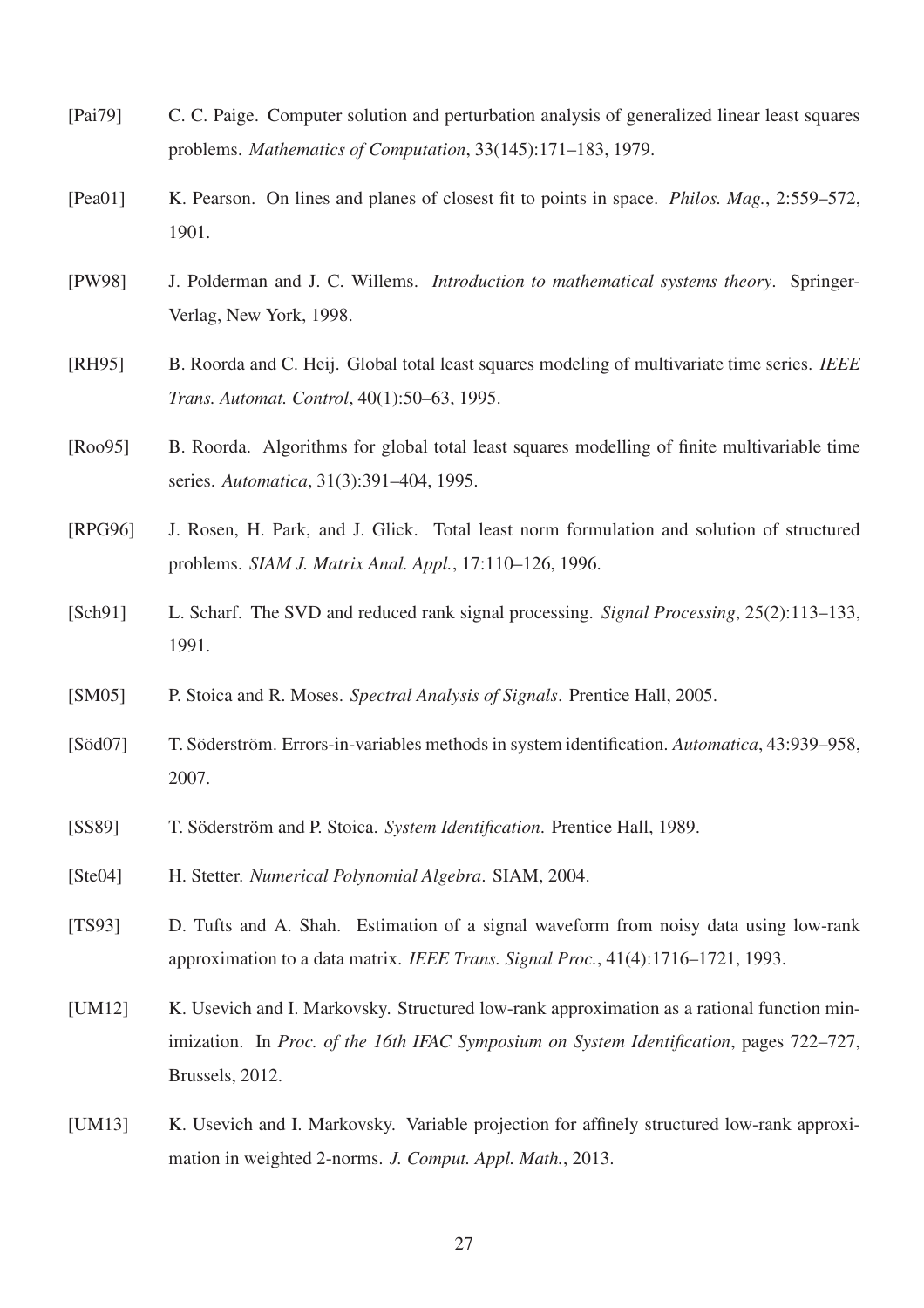- [VD96] P. Van Overschee and B. De Moor. *Subspace identification for linear systems: Theory, implementation, applications*. Kluwer, Boston, 1996.
- [WAH+97] P. Wentzell, D. Andrews, D. Hamilton, K. Faber, and B. Kowalski. Maximum likelihood principal component analysis. *J. Chemometrics*, 11:339–366, 1997.
- [Wil87] J. C. Willems. From time series to linear system—Part I. Finite dimensional linear time invariant systems, Part II. Exact modelling, Part III. Approximate modelling. *Automatica*, 22, 23:561–580, 675–694, 87–115, 1986, 1987.
- [Wil07] J. C. Willems. The behavioral approach to open and interconnected systems: Modeling by tearing, zooming, and linking. *Control Systems Magazine*, 27:46–99, 2007. Available online http://homes.esat.kuleuven.be/~jwillems/Articles/ JournalArticles/2007.1.pdf.
- [WVB10] S. Weiland and F. Van Belzen. Singular value decompositions and low rank approximations of tensors. *IEEE Trans. Signal Proc.*, 58(3):1171–1182, 2010.

### A Algorithmic details

#### A.1 Analytical solution of the inner minimization problem

In this section, we use the following additional notation.

- *A<sub>I</sub>*,  $\ell$  is the submatrix of *A* with rows in *I* and columns in  $\ell$  (the row/column index can be replaced by the symbol ":", in which case all rows/columns are selected).
- $n_m$  is the number and  $\mathcal{I}_m := \{i \mid w_i = 0\}$  is the set of missing values.
- $n_f$  is the number and  $\mathcal{I}_f := \{ i \mid w_i = +\infty \}$  is the set of fixed values.
- $\mathscr{I}_{\text{mf}} := \mathscr{I}_{\text{m}} \cup \mathscr{I}_{f}$  is the set of missing and fixed values, and  $\overline{\mathscr{I}} := \{1, ..., n_{p}\} \setminus \mathscr{I}$ .
- $W_r := diag(w_{\overline{\mathscr{I}}_{\text{mf}}})$  is the part of the weight matrix related to given non-fixed data.
- $A^+$  is the pseudoinverse of *A* and  $A^{\perp}$  is a matrix which rows form a basis for the left null space of *A*.

Consider the inner minimization problem (15). Using the change of variables

$$
\Delta p_{\rm r} := p_{\overline{\mathscr{I}}_{\rm mf}} - \widehat{p}_{\overline{\mathscr{I}}_{\rm mf}}
$$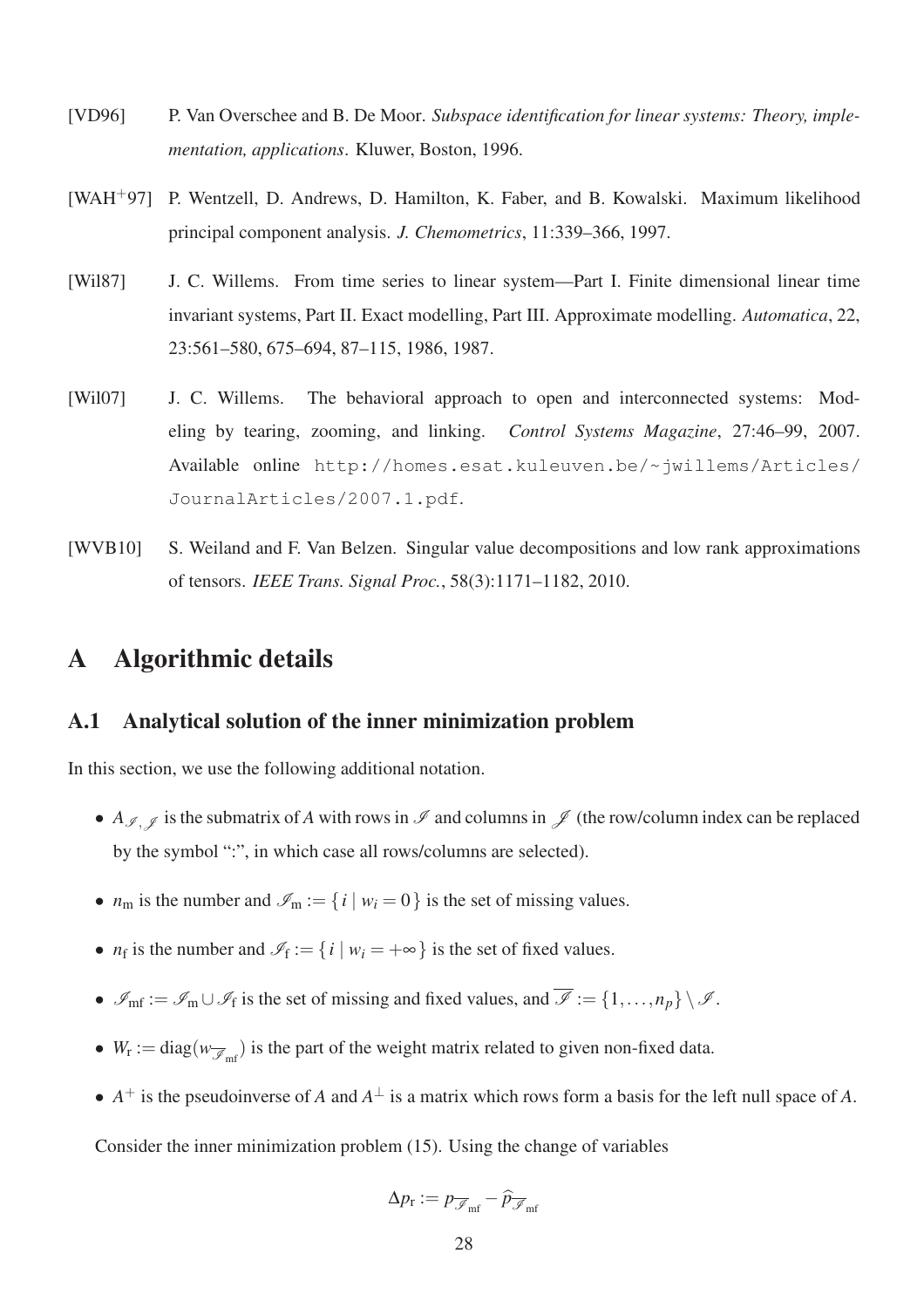and (16), we have

$$
R\mathscr{S}(\widehat{p})=0\qquad\iff\qquad\left[G_{:,\overline{\mathscr{I}}_{\rm mf}}\quad G_{:,\mathscr{I}_{\rm f}}\quad G_{:,\mathscr{I}_{\rm m}}\right]\begin{bmatrix}p_{\overline{\mathscr{I}}_{\rm mf}}-\Delta p_{\rm r}\\[1em]p_{\mathscr{I}_{\rm f}}\\[1em] \widehat{p}_{\rm m}\end{bmatrix}=0.
$$

Therefore, (15) is equivalent to the generalized least norm problem [Pai79]

$$
M(R) := \min_{\Delta p_{\rm r}, \ \hat{p}_{\rm m}} ||\Delta p_{\rm r}||_{W_{\rm r}}^2
$$
  
subject to 
$$
\begin{bmatrix} G_{:,\overline{\mathscr{I}}_{\rm mf}} & G_{:,\mathscr{I}_{\rm m}} \end{bmatrix} \begin{bmatrix} \Delta p_{\rm r} \\ -\hat{p}_{\rm m} \end{bmatrix} = G_{:,\overline{\mathscr{I}}_{\rm m}} p_{\overline{\mathscr{I}}_{\rm m}}.
$$
 (27)

The following theorem is adapted from [MU13b] and gives the solution to (27).

Theorem 2. *Under the following assumptions:*

- 1.  $G_{:,\mathscr{I}_{m}}$  is full column rank,
- *2.*  $1 \leq (m-r)n n_m \leq n_p n_f n_m$ , and
- 3.  $G_{\rm r} := G_{\cdot,\mathscr{I}_{\rm m}}^{\perp} G_{\cdot,\overline{\mathscr{I}}_{\rm m}f}$  *is full row rank*,

*problem (27) has a unique minimum,*

$$
M(R) = \Delta p_{\rm r}^{\top} W_{\rm r} \Delta p_{\rm r} = h^{\top} \left( G_{\rm r} W_{\rm r}^{-1} G_{\rm r}^{\top} \right)^{-1} h, \quad \text{where} \quad h := G_{:, \mathscr{I}_{\rm m}}^{\perp} G_{:, \overline{\mathscr{I}}_{\rm m}} p_{\overline{\mathscr{I}}_{\rm m}}.
$$

*The minimum is attained by*

$$
\widehat{p}_{\mathfrak{m}} = -G_{:, \mathscr{I}_{\mathfrak{m}}}^{+} \big( G_{:,\overline{\mathscr{I}}_{\mathfrak{m}}} p_{\overline{\mathscr{I}}_{\mathfrak{m}}} - G_{:,\overline{\mathscr{I}}_{\mathfrak{m}f}} \Delta p_{r} \big) \quad \text{and} \quad \Delta p_{r} = W_{r}^{-1} G_{r}^{\top} \big( G_{r} W_{r}^{-1} G_{r}^{\top} \big)^{-1} h.
$$

### A.2 Fast cost function evaluation

". . . in good design, there must be an underlying correspondence between the structure of the problem and the structure of the solution." R. Gabriel

structure of the (SLRA) problem

\n⇒

\n
$$
\begin{array}{ccc}\n\downarrow & \downarrow & \downarrow \\
\downarrow & \downarrow & \downarrow \\
\downarrow & \downarrow & \downarrow\n\end{array}
$$
\n(in the mosaic-Hankel case)

\nrepresented by **m, n, w**

\n⇒

\n(in the mosaic-Hankel case) represented by  $V_k$  (see (30))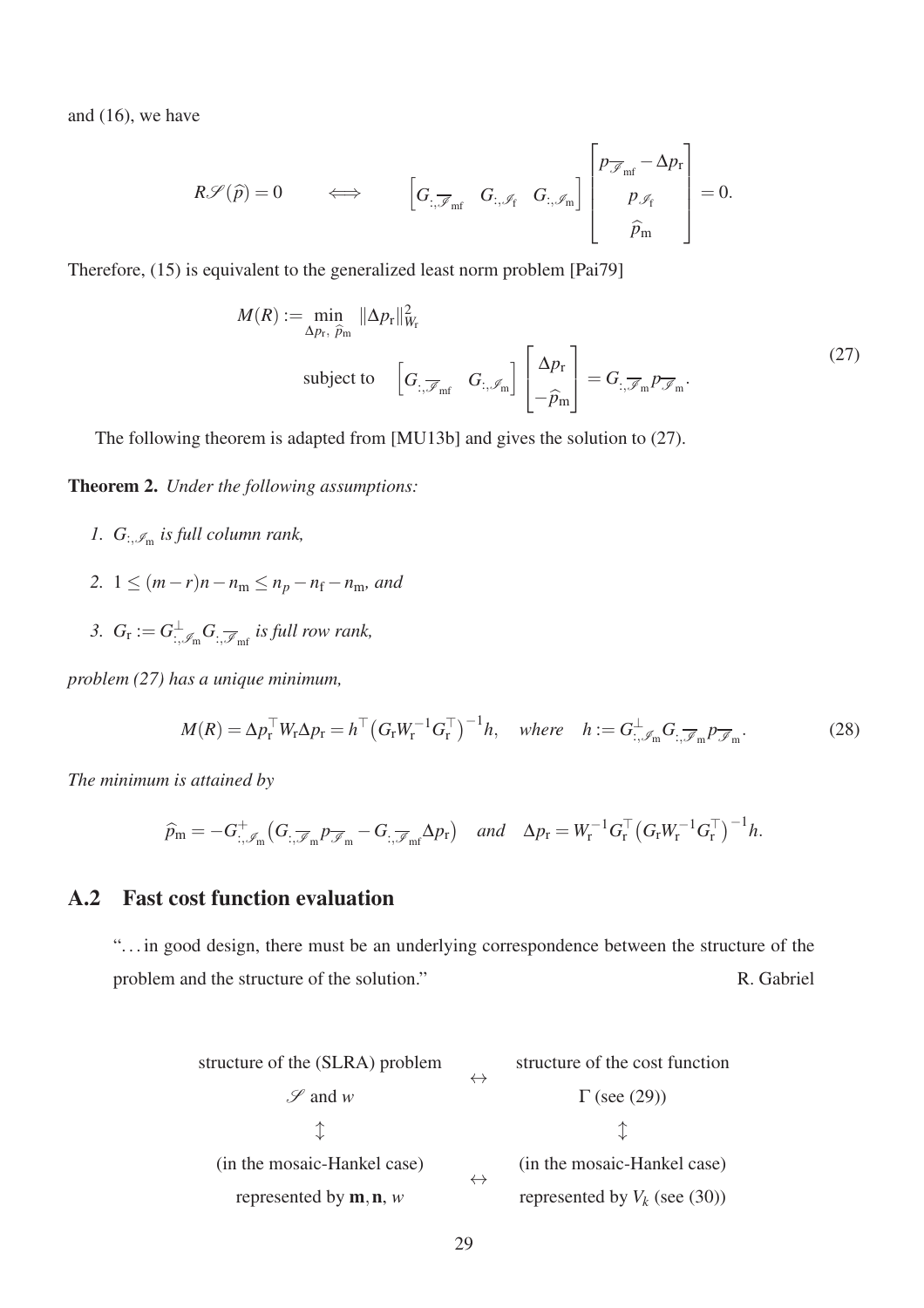In [UM13] it is shown that for mosaic-Hankel structure (10) and positive weights (no missing values), the cost function *M* (and its derivatives) can be evaluated efficiently. The algorithm is implemented in a C++ software package [MU13a].

Let 
$$
\gamma_i := w_i^{-1}
$$
, for  $i = 1, ..., n_p$ , where  $(+\infty)^{-1} := 0$ . By (28) the cost function is equal to

$$
M(R) = \text{vec}^\top (R\mathcal{S}(p)) \Gamma^{-1}(R) \text{ vec}(R\mathcal{S}(p)),
$$

where

$$
\Gamma(R) := G(R) \operatorname{diag}(\gamma) G^{\top}(R) \in \mathbb{R}^{(m-r)n \times (m-r)n}.
$$
 (29)

The evaluation of  $M(R)$ , for a given *R*, requires solution of the system of linear equations

$$
\Gamma(R)u = \text{vec}\left(R\mathscr{S}(p)\right).
$$

For structure of the form  $\Phi\mathcal{H}_{m,n}$ , the matrix  $\Gamma(R)$  is block-diagonal

$$
\Gamma(R) = \text{diag}\left(\Gamma^{(1)}(R\Phi), \ldots, \Gamma^{(N)}(R\Phi)\right),
$$

with  $\Gamma^{(k)}(R)$  being the matrix  $\Gamma$  for the structure  $\mathcal{H}_{m,n_k}$  and the corresponding subvector of *w*.

The efficiency of the algorithm is based on the fact that  $\Gamma$  is block banded with bandwidth  $s = max(m_1, \ldots, m_N)$ . In addition, for uniform weights, Γ is block-diagonal with block-Toeplitz elements

$$
\Gamma(R) := \begin{bmatrix}\n\Gamma_{1,1} & \cdots & \Gamma_{1,s} & & 0 \\
\vdots & \ddots & \ddots & \ddots & \vdots \\
\Gamma_{s,1} & \cdots & \cdots & \Gamma_{n-s+1,n} \\
\vdots & \ddots & \ddots & \vdots \\
0 & \Gamma_{n,n-s+1} & \cdots & \Gamma_{n,n}\n\end{bmatrix}, \text{ where } \Gamma_{i,j} = RV_{i,j}R^{T} \in \mathbb{R}^{(m-r)\times(m-r)}.
$$

The matrices  $V_{i,j} \in \mathbb{R}^{m \times m}$  depend only on the structure specification and the weights, so that they can be precomputed outside the optimization loop. For mosaic-Hankel structured problems  $\mathscr{H}_{m,n}$ , where  $m =$  $\sqrt{ }$ *m*<sup>1</sup> ... *m<sup>q</sup>* , the matrices  $V_{i,j}$ ,  $i \geq j$ , are

$$
V_{i,j} = \begin{cases} (U_{\mathbf{m}})^{j-i} & \text{if } w = 1 \text{ (uniform weights) and} \\ \text{diag}(\gamma_{i,j}) (U_{\mathbf{m}})^{j-i} & \text{otherwise} \end{cases}
$$
(30)

where  $\gamma_{i,j} \in \mathbb{R}^m$  is a subvector of  $\gamma$ , and

$$
U_{\mathbf{m}} := \mathrm{diag}(U_{m_1}, \ldots, U_{m_q}), \quad \text{with} \quad U_m := \begin{bmatrix} 0 & 1 & 0 & 0 \\ \vdots & \ddots & \ddots & 0 \\ \vdots & & \ddots & 1 \\ 0 & \ldots & \ldots & 0 \end{bmatrix}.
$$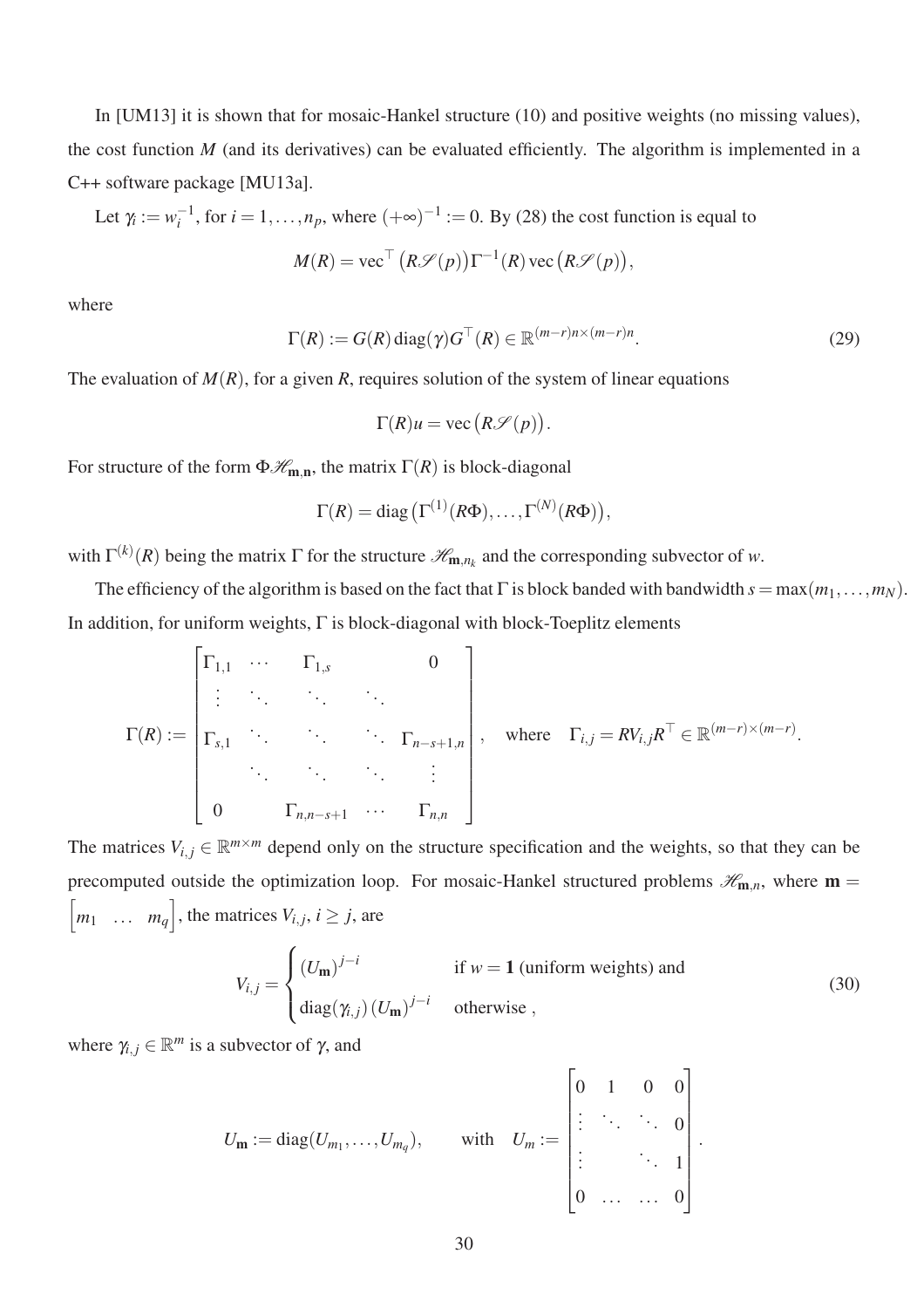For general weights, the cost function evaluation has complexity  $O(smn)$  and for uniform weights the complexity is *O*(*mn*), assuming that an efficient method (*e.g.*, the Schur-type algorithms [KS95]) is used for the Cholesky factorization of the block-Toeplitz matrices Γ (*i*) (*R*Φ).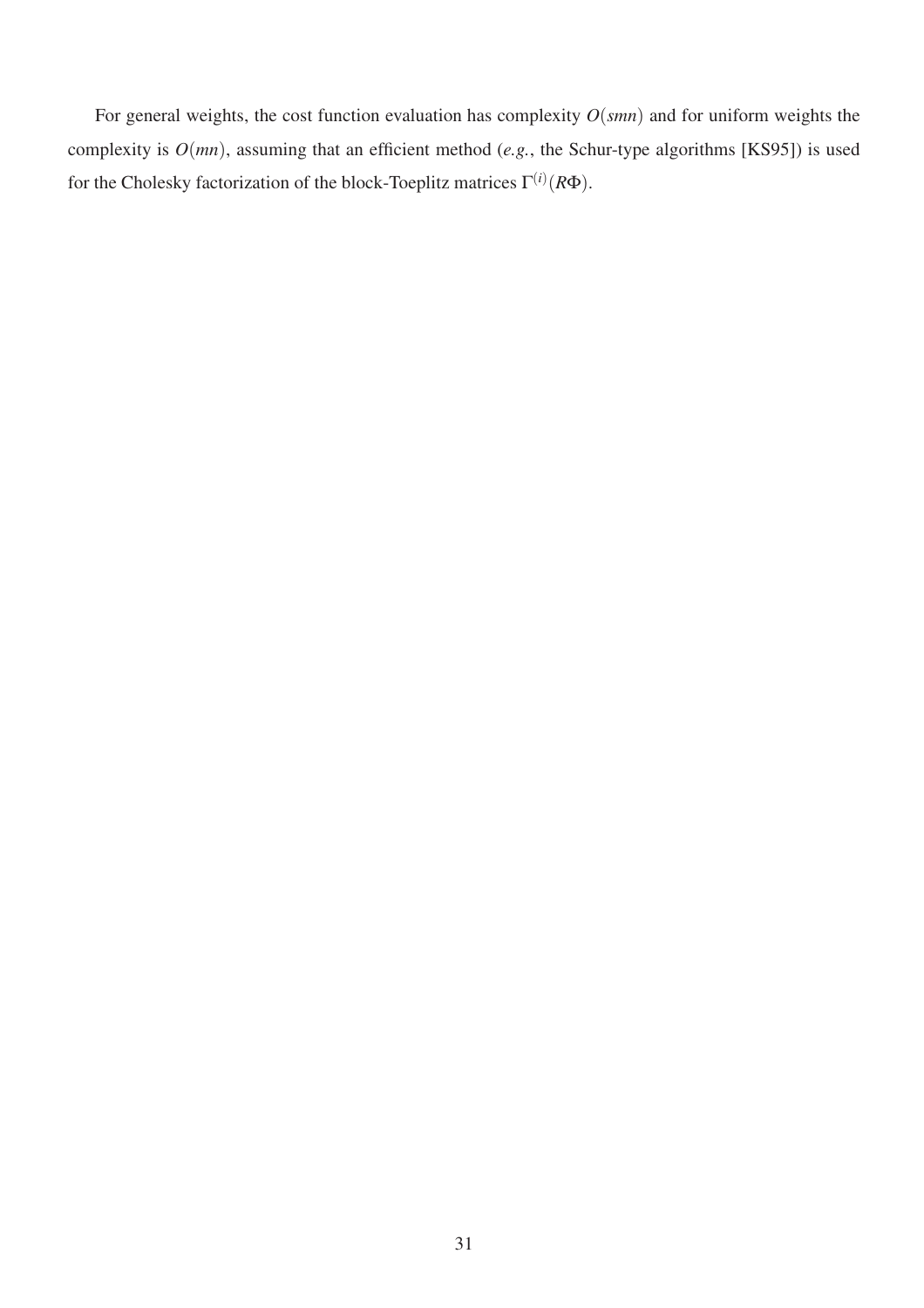## List of Figures

|                | Structured low-rank approximation as a generic problem for data modeling. 33                                |    |
|----------------|-------------------------------------------------------------------------------------------------------------|----|
|                | Autonomous system identification example. Noisy trajectory (dotted black), optimal ap-                      |    |
|                | proximation (dashed blue), and true trajectory (solid red), and prediction with fixed poles                 |    |
|                |                                                                                                             | 34 |
| 3              | System identification with periodically missing data (crosses on the x-axis). Noisy trajec-                 |    |
|                | tory (dotted black), optimal approximation (dashed blue), and true trajectory (solid red). .                | 35 |
| $\overline{4}$ | Identification and data-drive simulation exmples. True $\bar{s}(t)$ (red solid) and identified $\hat{s}(t)$ |    |
|                |                                                                                                             |    |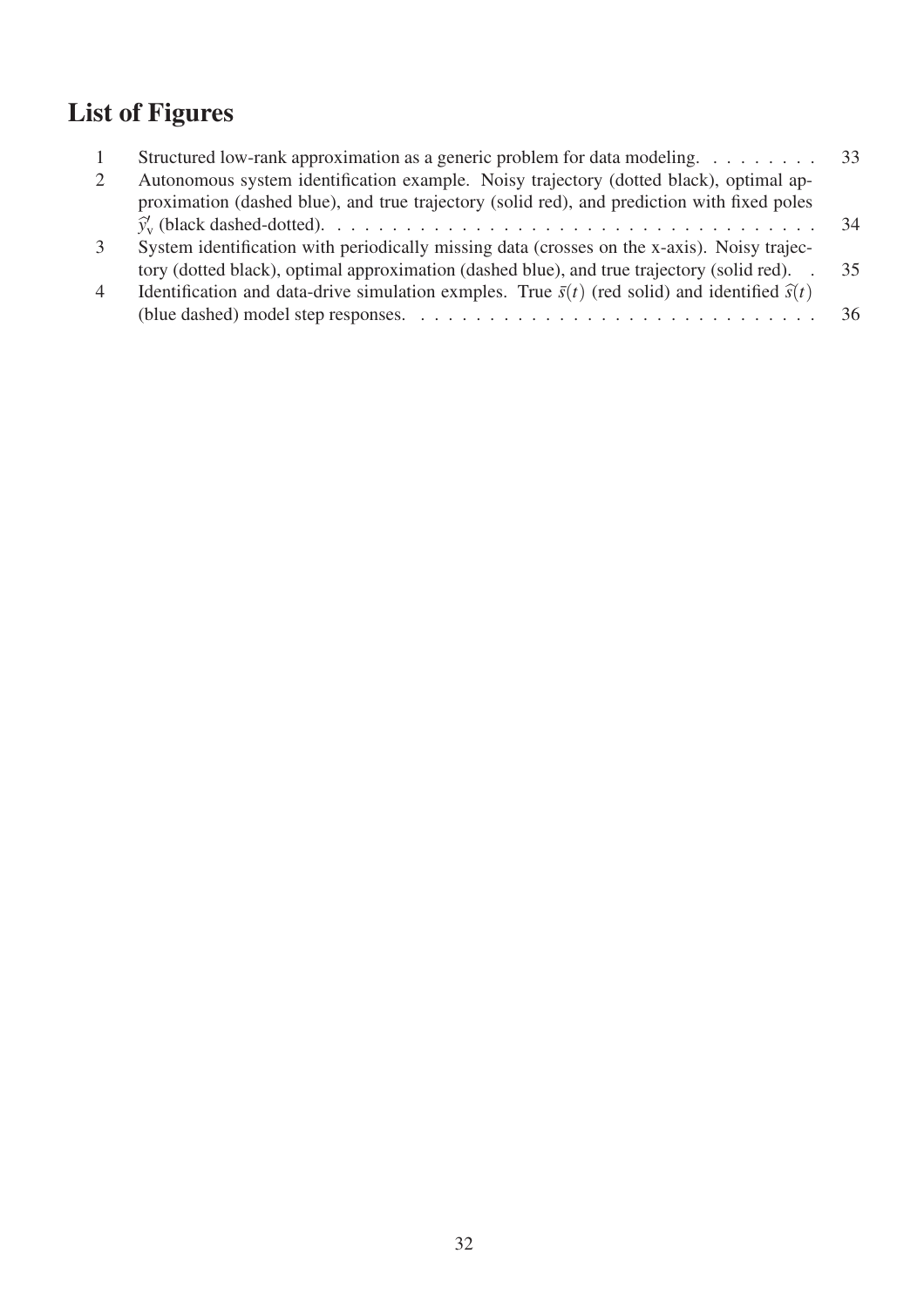

Figure 1: Structured low-rank approximation as a generic problem for data modeling.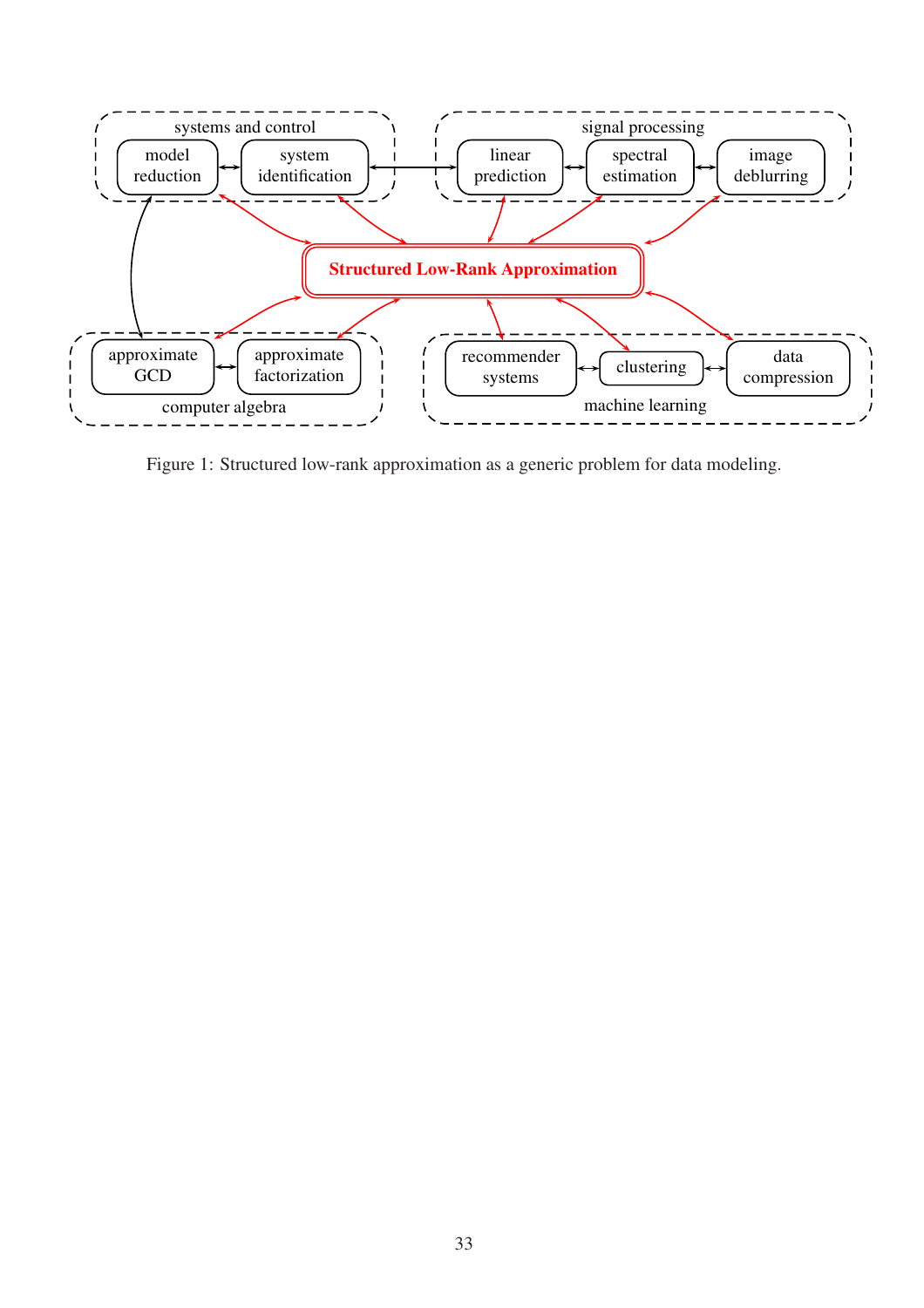

Figure 2: Autonomous system identification example. Noisy trajectory (dotted black), optimal approximation (dashed blue), and true trajectory (solid red), and prediction with fixed poles  $\hat{y}'_v$  (black dashed-dotted).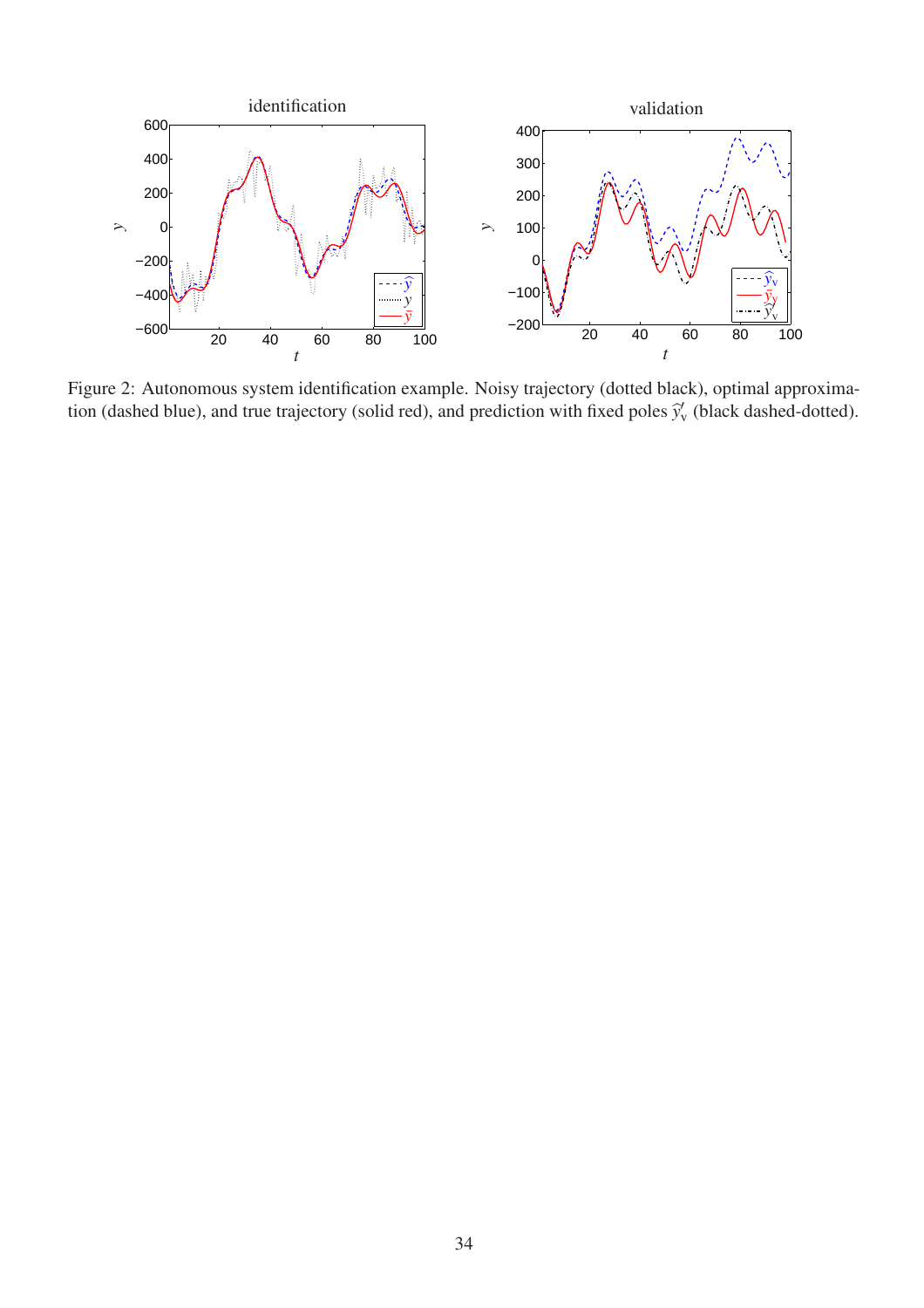

Figure 3: System identification with periodically missing data (crosses on the x-axis). Noisy trajectory (dotted black), optimal approximation (dashed blue), and true trajectory (solid red).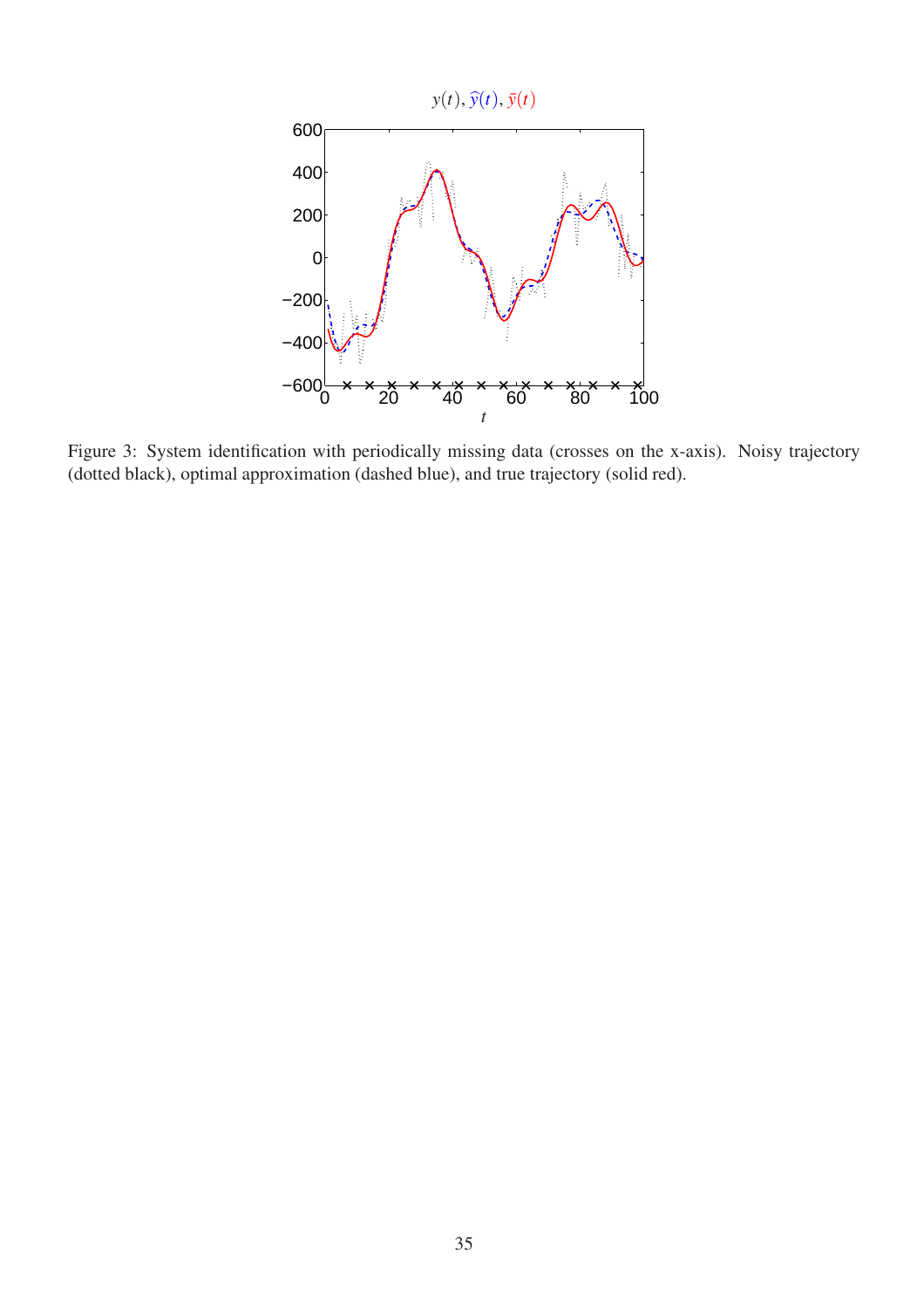

Figure 4: Identification and data-drive simulation exmples. True  $\bar{s}(t)$  (red solid) and identified  $\hat{s}(t)$  (blue dashed) model step responses.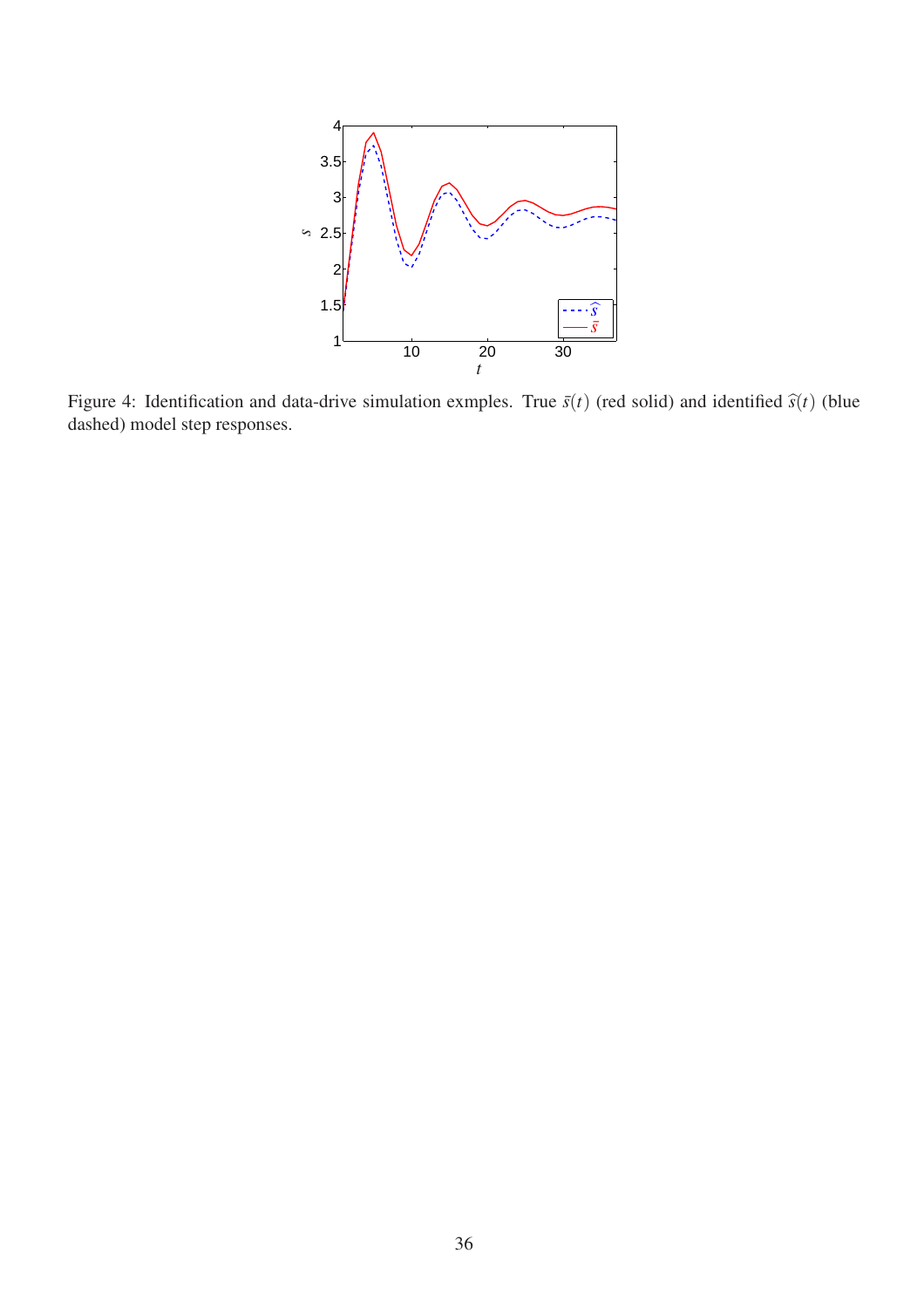## List of Tables

| Summary of data matrices D and rank bounds r in the examples. $\ldots \ldots \ldots \ldots \ldots$ 38 |  |
|-------------------------------------------------------------------------------------------------------|--|
| Correspondence between the matrix structure $\mathscr S$ of the low-rank approximation problem (SLRA) |  |
|                                                                                                       |  |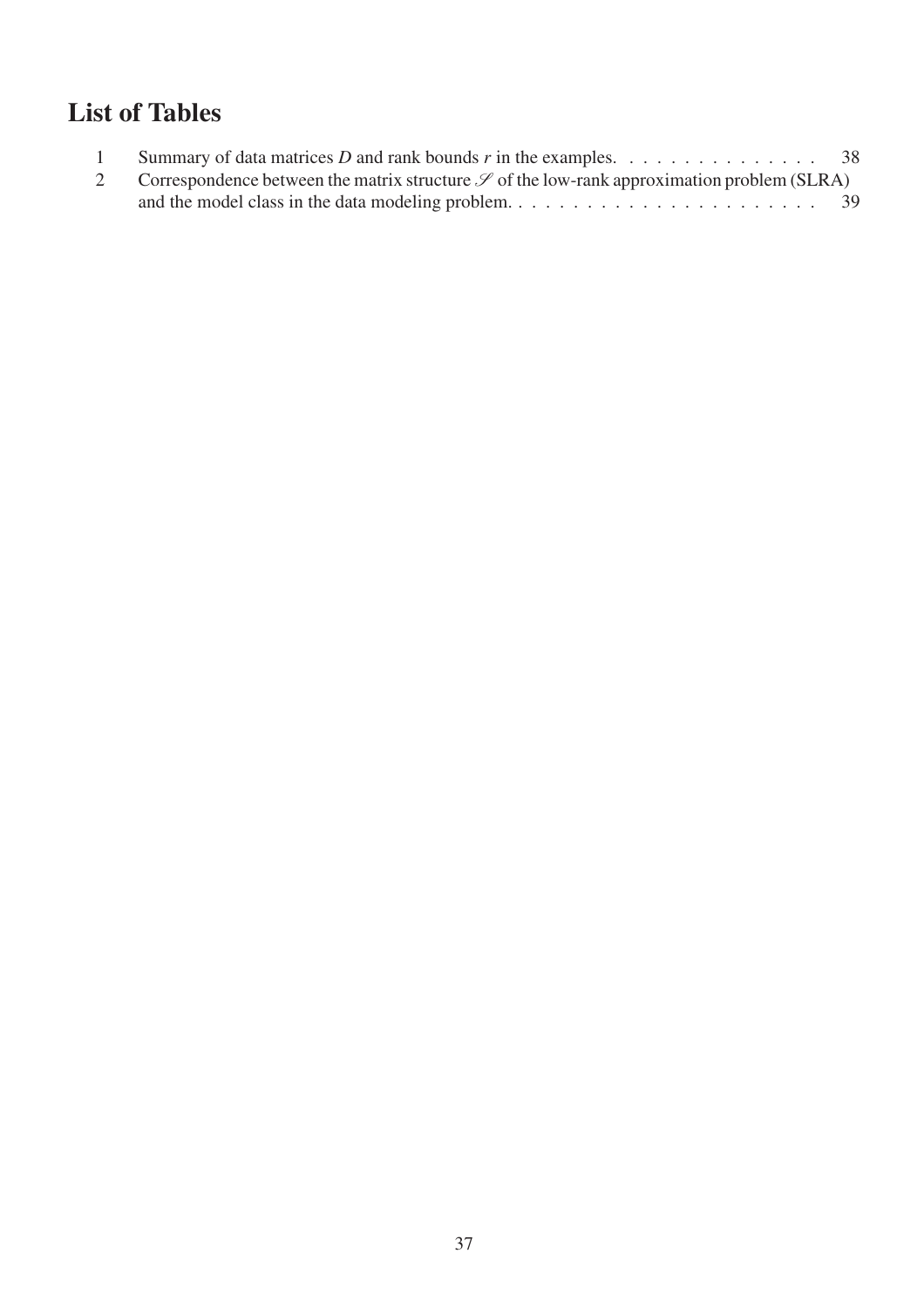|                | example                            | data matrix D                                              | structure       | rank bound $r$                                 |
|----------------|------------------------------------|------------------------------------------------------------|-----------------|------------------------------------------------|
| E1             | subspace                           | $\begin{bmatrix} d_1 & \cdots & d_N \end{bmatrix}$         | unstructured    | subspace<br>dimension m                        |
| E2             | conic<br>section                   | (2)                                                        | polynomial      | 5                                              |
| E <sub>3</sub> | sum of<br>damped<br>exponentials   | $\mathscr{H}_{\ell+1,T-\ell}(y)$                           | Hankel          | number of<br>exponents n                       |
| E4             | linear<br>time-invariant<br>system | $\mathscr{H}_{\ell+1,T-\ell}(w)$                           | block<br>Hankel | $\ell q+m$                                     |
| E5             | greatest<br>common<br>divisor      | $\left \frac{S_{n_b-\ell+1}(a)}{S_{n_b-\ell+1}(b)}\right $ | Sylvester       | $n_a + n_b - 2\ell + 1$<br>$\ell =$ GCD degree |

Table 1: Summary of data matrices *D* and rank bounds *r* in the examples.